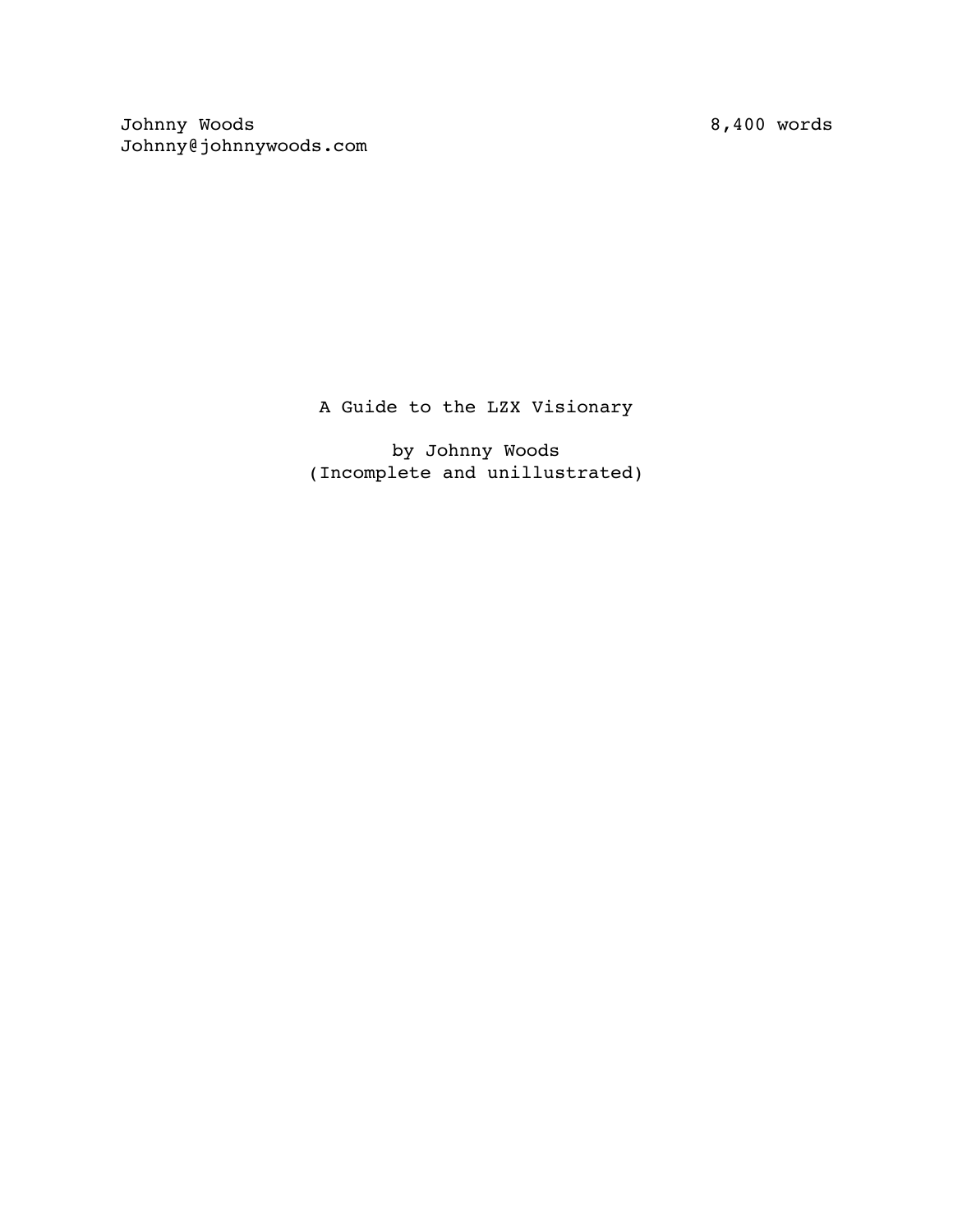# **Chapter One: Basic Principles**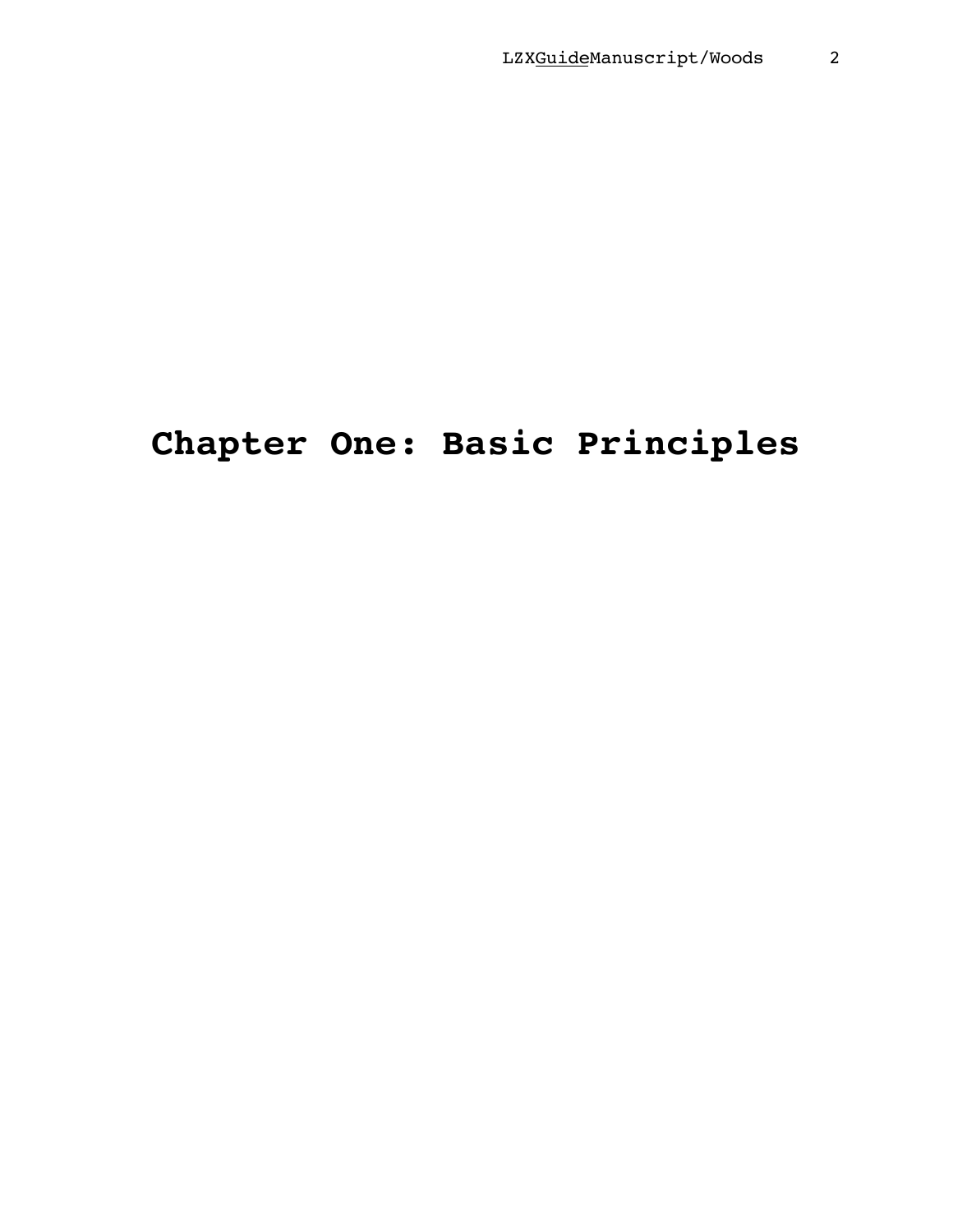# **The Analog Video Signal**

## **Voltage Principles**

The fundamental concept behind all operations in an analog video system is simple: the signal is represented as a voltage, and the user creates images by modifying this voltage. Over the next few chapters we will look at various tools for manipulating this voltage, but first it's important to understand how the signal works.

When one thinks of moving images, the usual representation is in "frames". In both film and digital video, this is how images are stored: as a collection of discrete pictures, which when played back in succession, create movement. Analog video is a different animal, and the concept of frames needs to be rethought. Unlike film or digital video, we are never presented with an entire frame. Rather, a single beam draws to the screen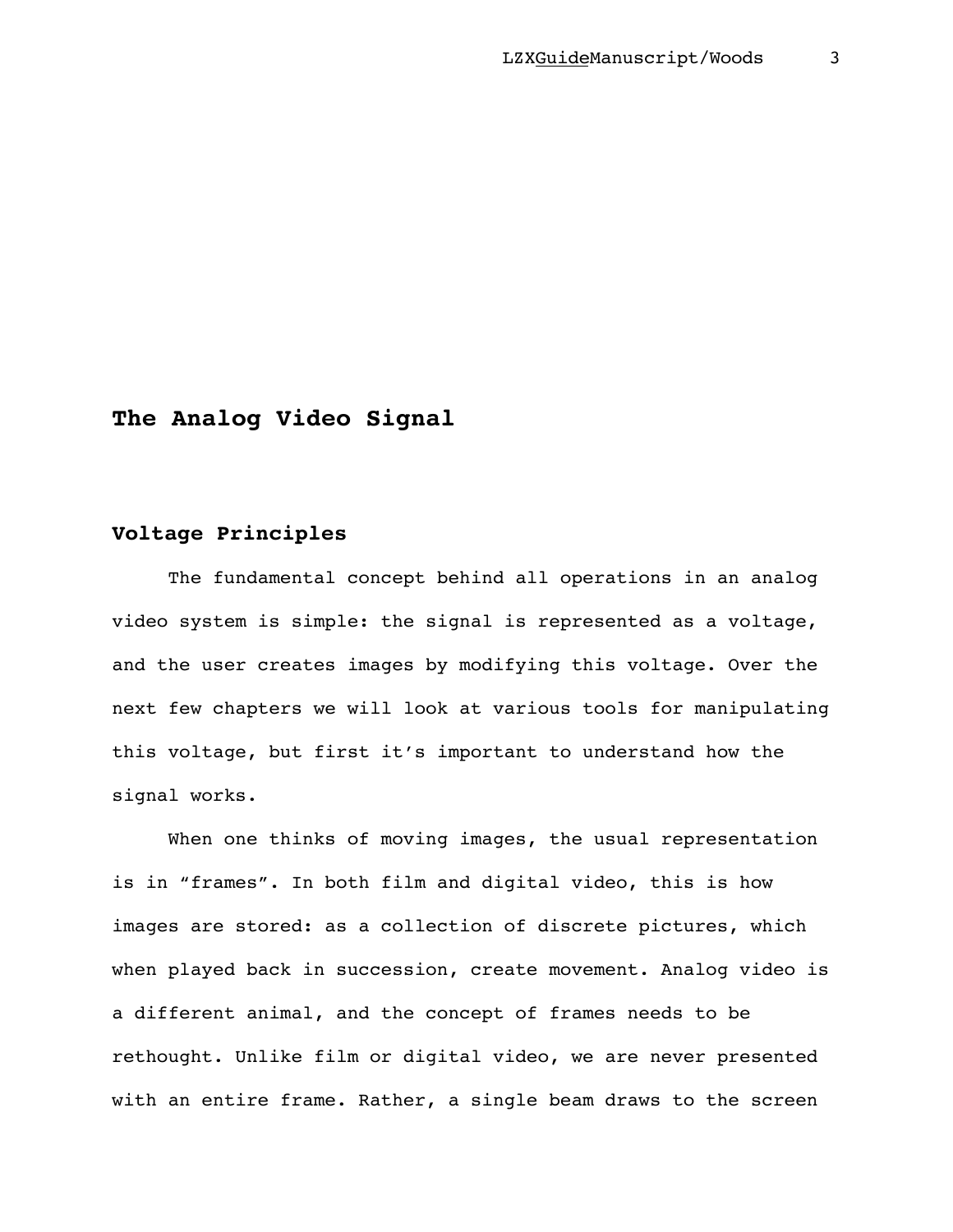very, very quickly. So quickly in fact, that we perceive it as a complete frame. However, this distinction is the defining characteristic of analog video. Instead of visualizing discrete frames, we must imagine a *continuous stream* of image information. This stream, of course, is represented by a voltage.

The easiest way to visualize this phenomenon is to think of the voltage stream as a piece of string. Beginning from the top left of the screen, the string travels from left to right, changing in color and intensity based on the values defined by the voltage. When it reaches the right edge, it is cut and returns to the left edge, one line down, and begins drawing again. It continues in this fashion until it reaches the bottom right hand corner of the screen, at which point it returns to the top-left, and begins its journey again. (Figure 1) [add image] This length of string (one trip from the top-left to bottom-right) represents one "frame" of an image. However, it is important to keep in mind that it is *not* representing an entire frame at one moment in time. This property defines a lot of what is and is not possible within the realm of analog image creation.

We will return many times to this image of the "voltage string". For now, it is just important to understand two things: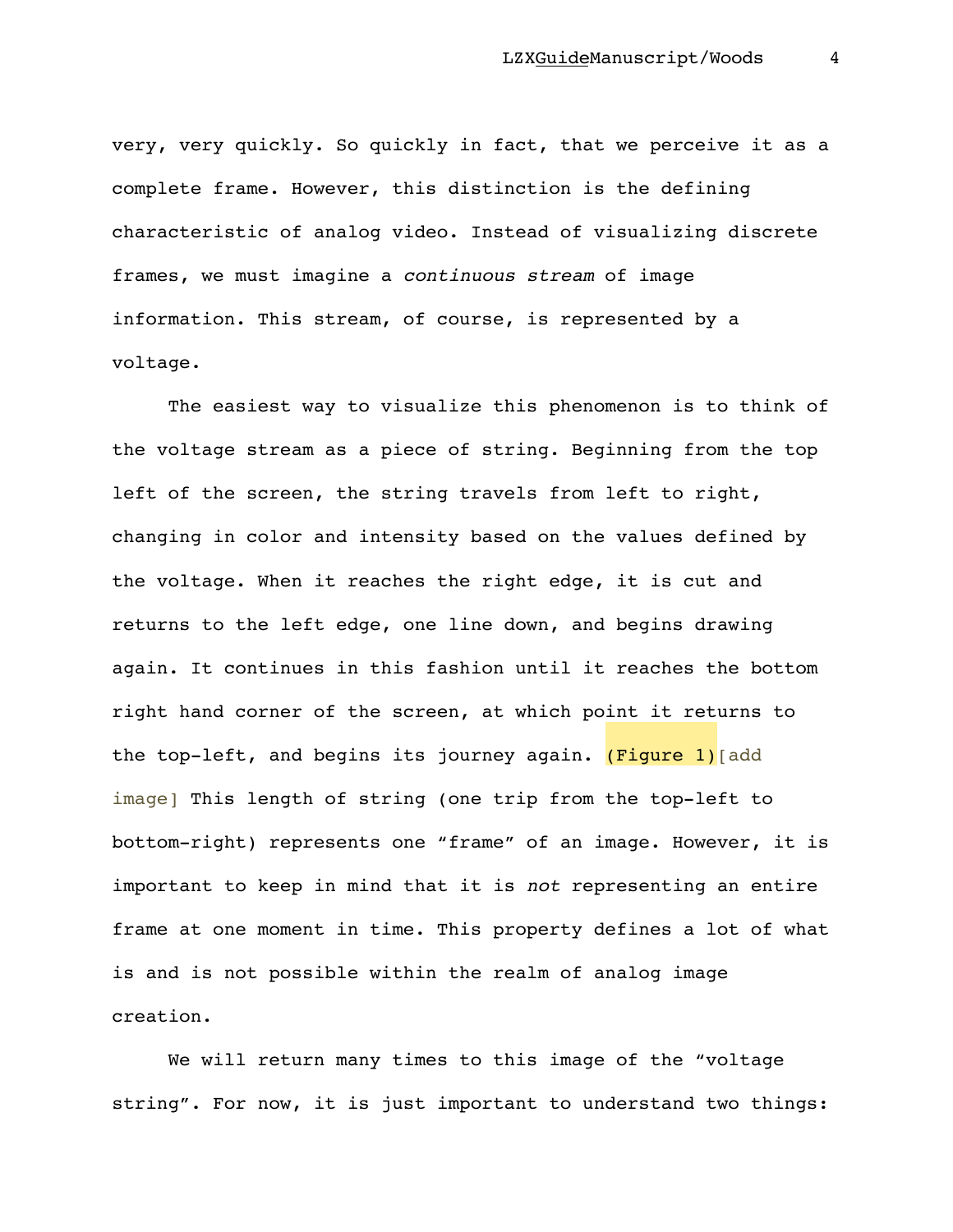first, that analog video images are represented over a continuous range of time, not at distinct intervals of frames per second. Second, that this constant stream of voltage is the final result of any analog video process.

Throughout your exploration of video synthesis, you will encounter many different types of voltages, and it can be easy to get confused at first. If this doesn't make sense at first, bear with us, and as we get deeper into the examples, things will begin to clear up. Like with any technology, your mastery of analog video synthesis benefits from a complete understanding of its underlying technical principles. At first, however, it can be more beneficial to simply play around and explore the effects of your system. While it is recommended to at least skim the rest of this chapter, the over-eager amongst you may feel free to jump ahead to the examples.

**NTSC Signal**

**Interlacing**

**Understanding Sync**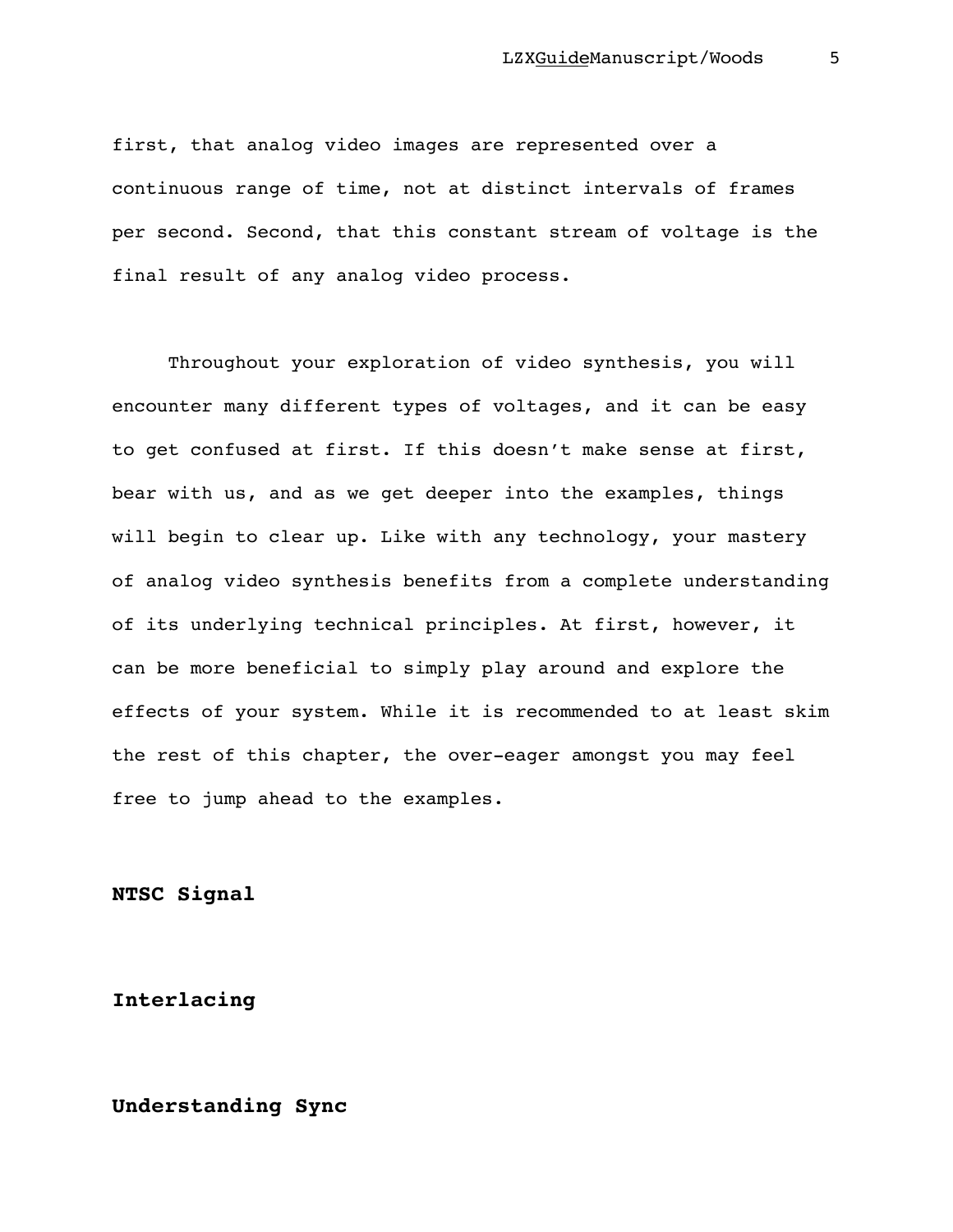**Composite Encoding**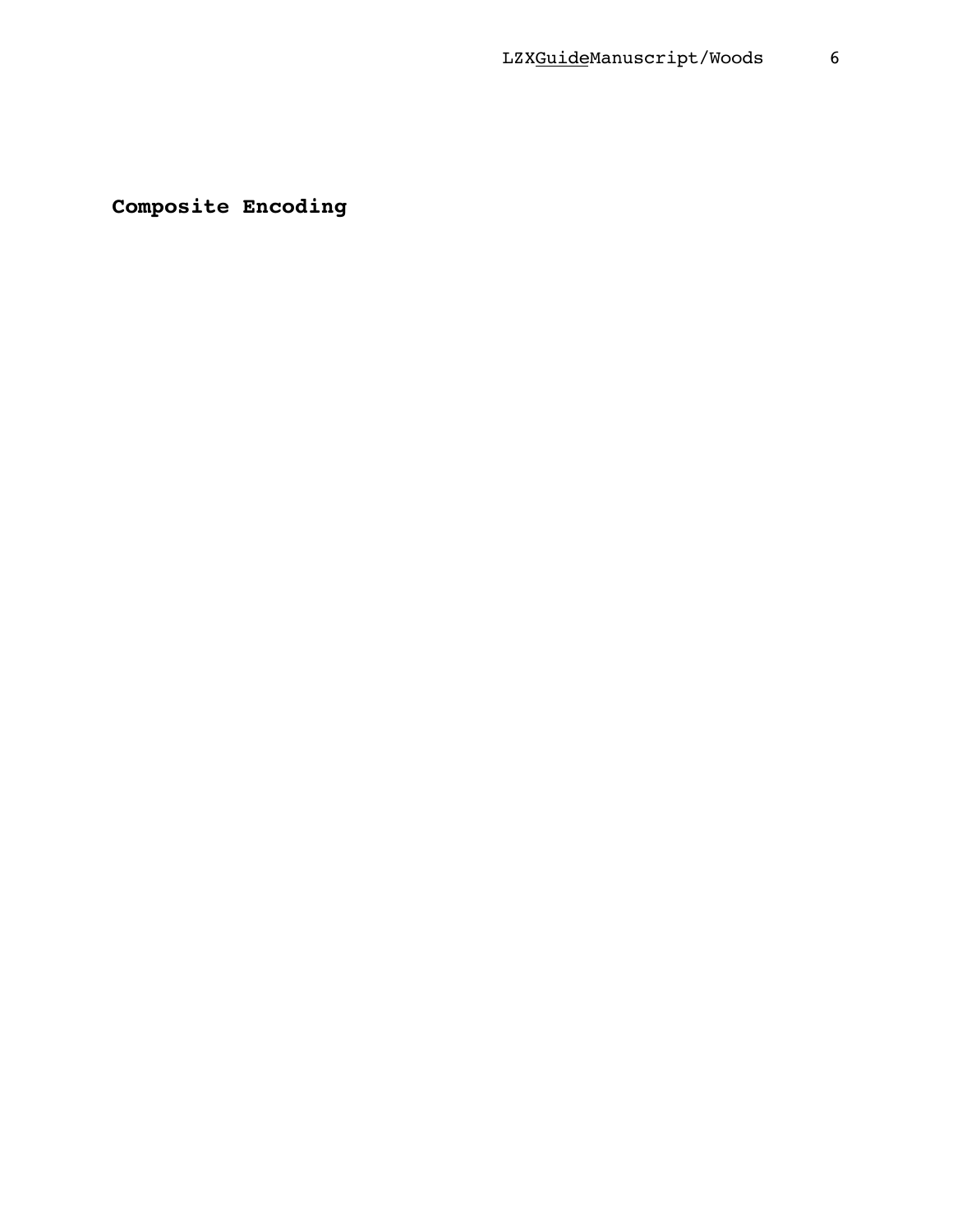# **Control Voltage**

# **Introduction to CV**

In the last chapter, we looked at the way analog video is represented using voltages. That discussion was referring principally to the final output of any video device (that is, the idea applies equally to video cameras, playback devices, and your LZX Visionary). When using an analog video synthesizer, we employ voltages *within* patches to control all operations of the system. This can be confusing at first, but actually makes operation very simple to understand. The image of the voltage string still applies, and we can still imagine our voltages traveling down and across each frame of the image. Instead of just imagining one string, however, we will have dozens of voltage signals, which when combined, generate the final image.

Voltages can be defined by their amplitude, frequency, and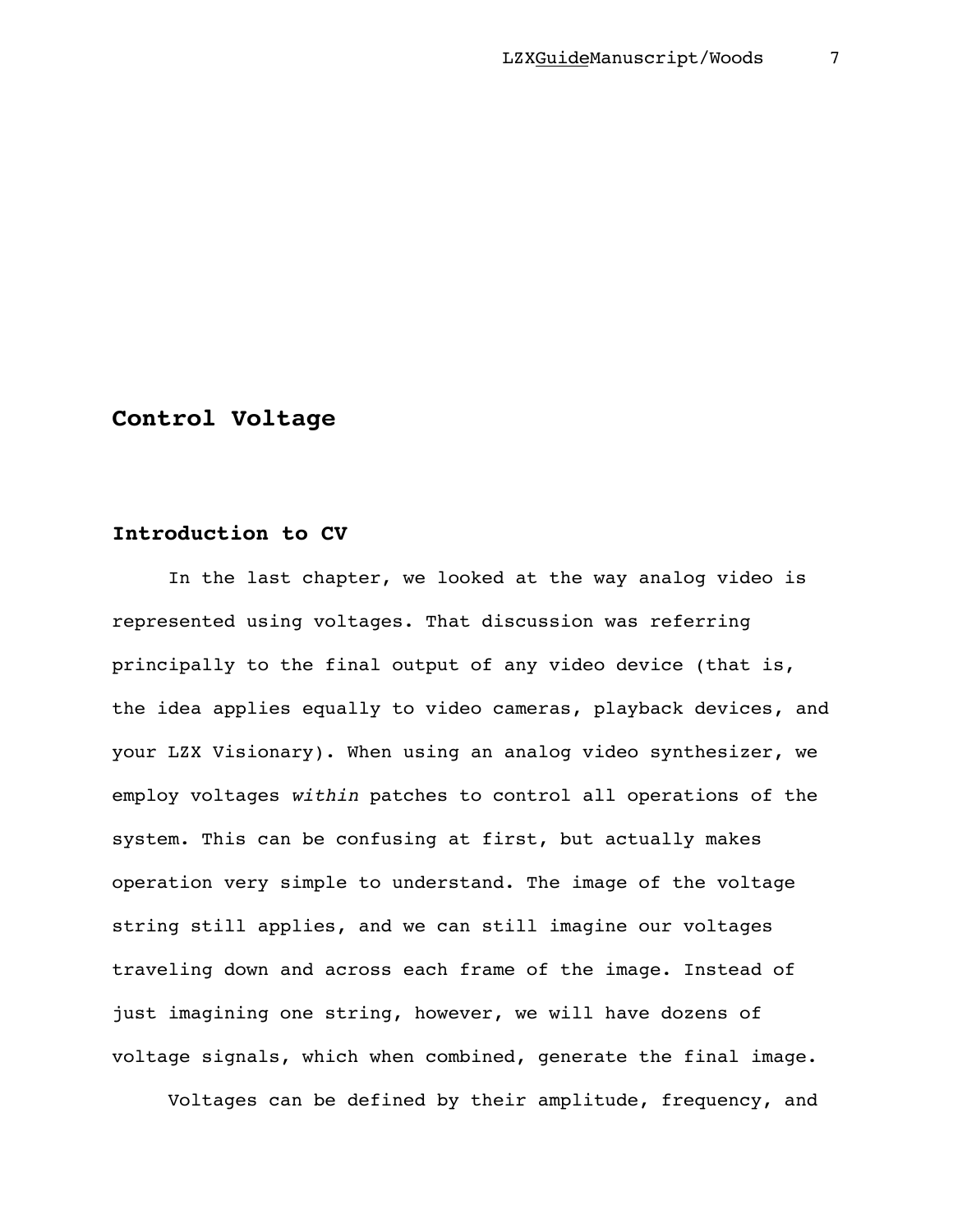waveform. This is the key concept to understand when creating even the simplest of effects. The amplitude is represented in volts (v), ranging from 0-1. If we were to create a steady voltage of 0v across each of the RGB channels, we would see a completely black screen, whereas a value of 1v would produce a completely white screen. In between, we would see different values of gray. If a value of 1v was applied to just the Red input on the Color Video Encoder, with 0v applied to the Green and Blue, we would see a pure red screen.

Of course, using static voltages would not result in very interesting images! Usually, we will want to modulate these voltages over a period of time. This period is the frequency of the voltage, and it can range from very slow (many seconds, even minutes) to very fast (each line of the analog raster). We measure the frequency in Hz, using kHz (1000 Hz) or mHz (1,000,000 Hz) as necessary. This value tells us how many times a voltage changes per second. Imagine we have a voltage with a frequency of 1 Hz, and an amplitude range of 0-1v. This would be displayed as an image which changes from black to white every second. If we take the same voltage and increase its frequency, we will get a faster rate of change from white to black. As we get into even higher ranges, the change from black to white will begin to happen many times *per frame.* This results in patterns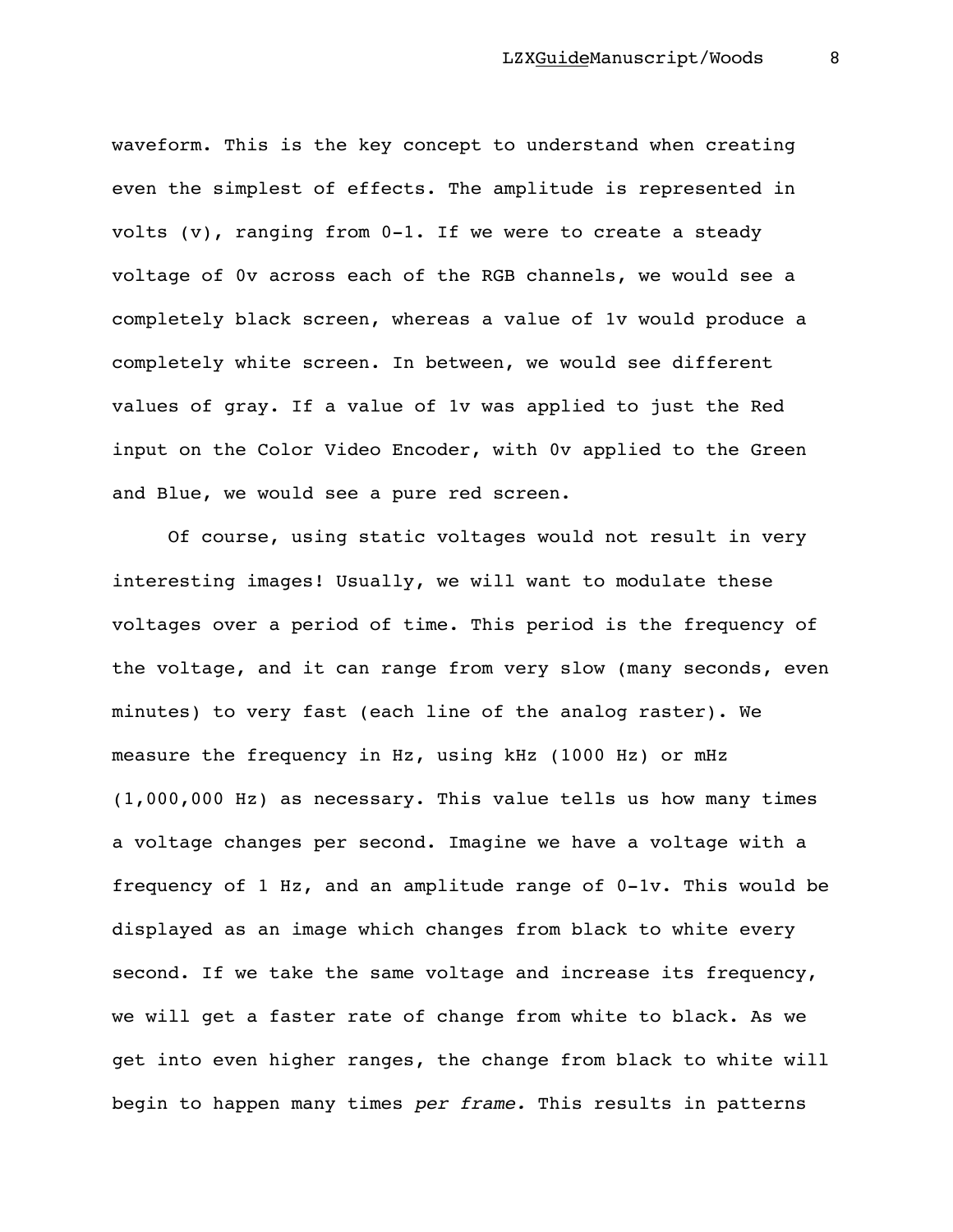within each frame of the image, a phenomenon which will be discussed at great length in the next chapter.

The way a voltage gets from one amplitude value to the next is called its waveform. This will again be described in more detail later, but to build off the previous examples, consider this: if a voltage with a frequency of 1 Hz, and an amplitude of 0-1v is measured halfway through its cycle, what will its amplitude be? If the waveform is linear (which is called a sawtooth wave), the value will be 0.5v. However, we can also use a square wave, which would produce a value of 0v (fiqure) [sawtooth, square comp]. So, in summary, we can think of voltages as a measure of change defined by its amplitude (how much change?), its frequency (how quickly does it change?), and its waveform (how does it change over time?).

Thus far, we have been using the example of a voltage producing an image or color on a screen. However, this is only half the story. While it is certainly essential to understand how images are made up of varying voltage signals, it is equally important to see how we can use voltage signals to control operations within our system. These are known, simply enough, as *control voltages*, or CV signals. If were to look at these voltages, they are identical in form to image-creating voltages,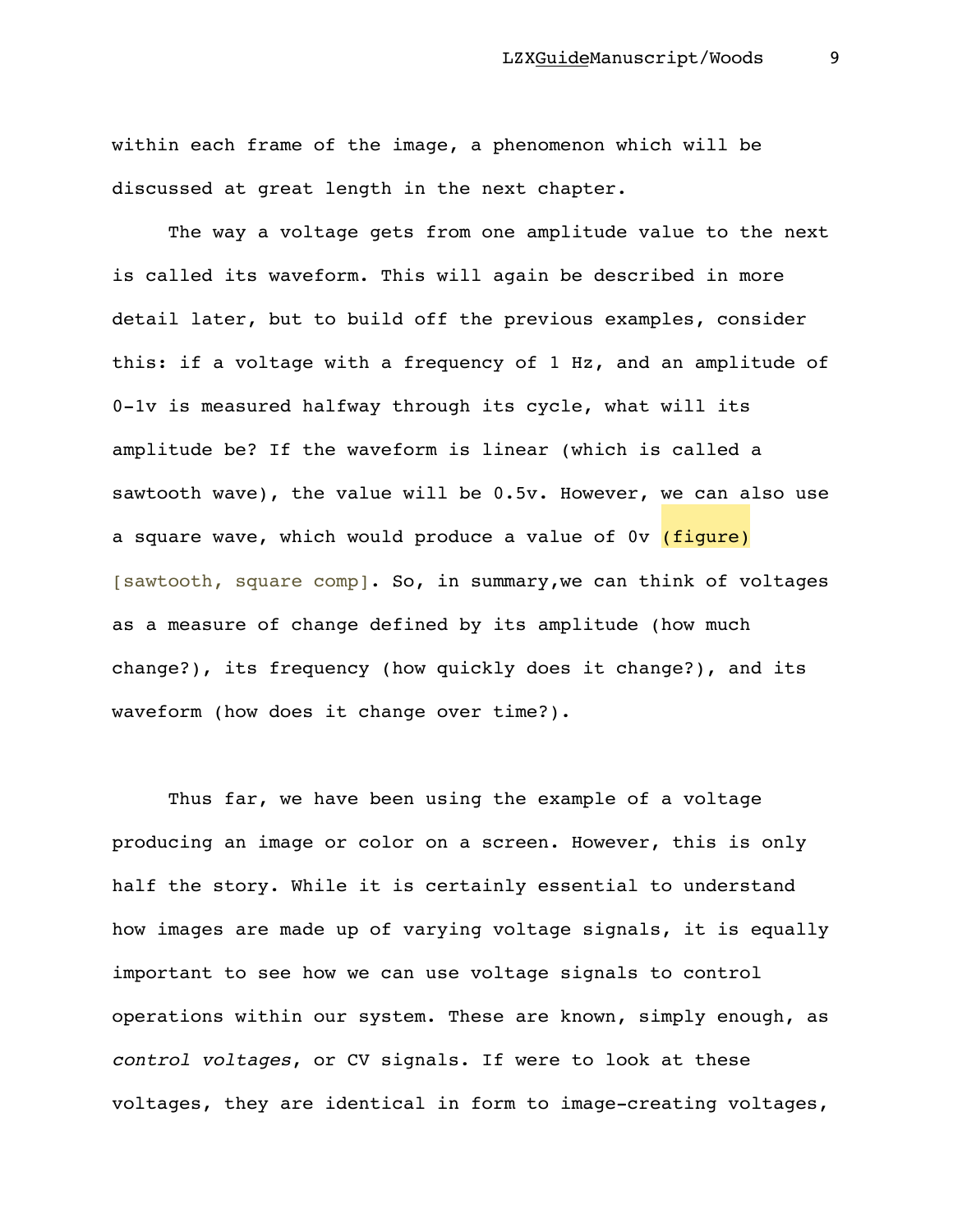and can be of the same amplitude, frequency, and waveform. In fact, **there is no actual difference between the two types of signals other than their application.** Imagine again an image represented by a sawtooth voltage 0-1v at 1hZ. We would see the screen progress from black to white once per second. Now, imagine that another voltage (CV) was being used to adjust (or modulate) the frequency of the first voltage. Let's say this CV is also a sawtooth 0-1v, at a frequency of 0.1hZ. The effect would be a a screen changing from back to white quite slowly at first, and increasing in rate over the course of 10 seconds, causing the image to flash or flicker with increased speed. Just like voltages used for image generation, these CVs can be of frequencies so fast that they cycle many times *per frame*. To extend our above example, we could use a CV to produce different rates of flashing within each frame. We can even use external video (say, from a camera) as a CV source to create very complex effects.

Each of these voltages are generated, modified, or combined by specific modules within the Visionary system. By design, the Visionary does not distinguish between different types of voltages, and all modules are capable of working with voltages of any frequency. This opens up a lot of flexibility within the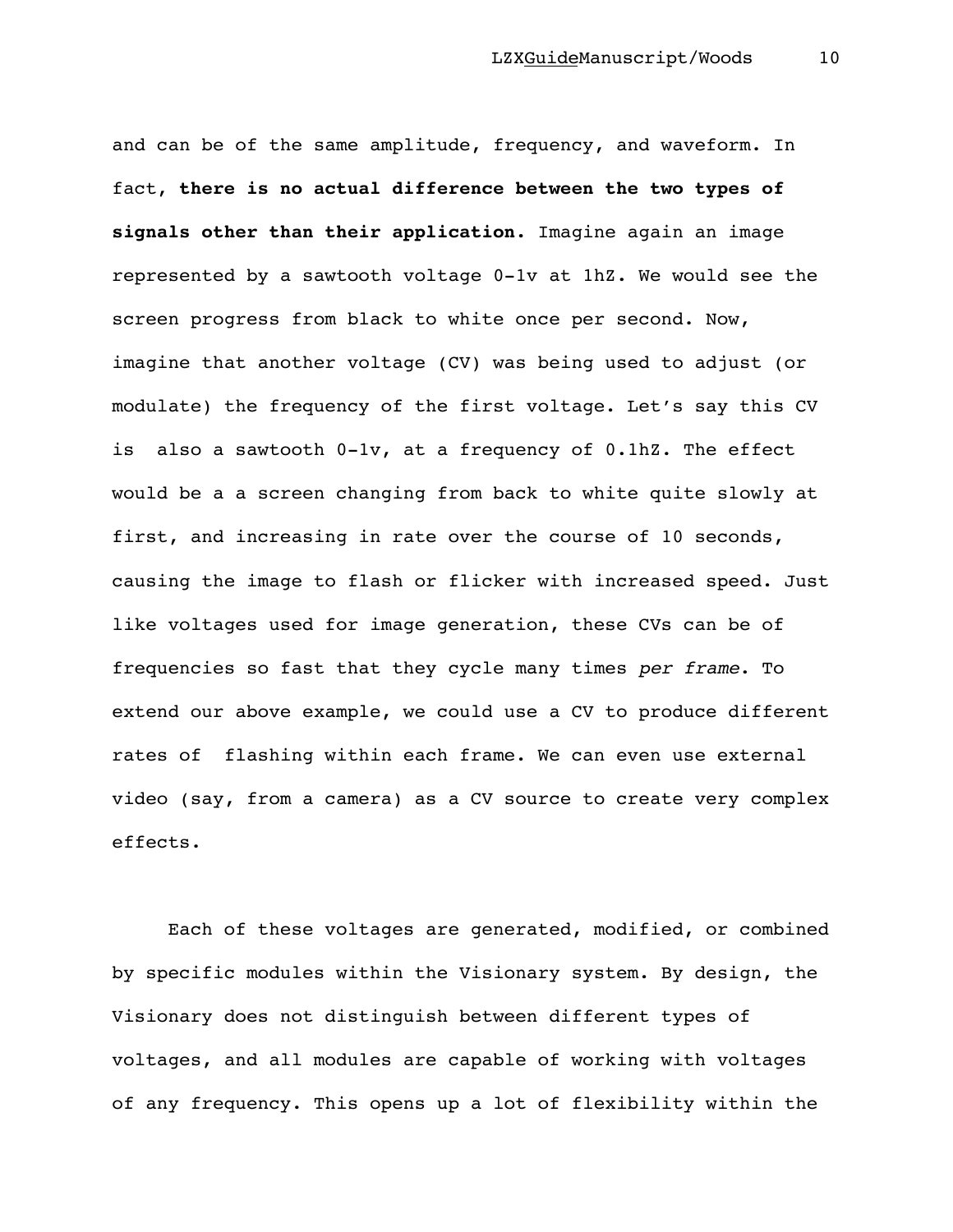system, and allows for open exploration of techniques. Nonetheless, it is useful to classify frequencies for the sake of practical explanation.

(INSERT TABLE OF FREQUENCY RANGES)[frequency table]

(INSERT EXPLANATIONS FROM LZX WEBSITE)[Johnny Woods, 2/25/12 5:24 PM]

## **Voltage Specifications**

A few other notes on voltage specifications before we proceed. This section will be of particular interest to those working with other voltage-controlled equipment, such as an audio synthesizer. The LZX Visionary utilizes a system-wide, standardized voltage specification. This allows maximum flexibility since all signals, no matter what their intended use, can be used for any application. Some other analog systems make a distinction between different voltage signals (for example, image signals may have a different specification from those used for CV). If your system solely contains LZX modules, you can freely patch any output into any input with predictable results. However, if integrating other equipment, there are a few things you should be aware of.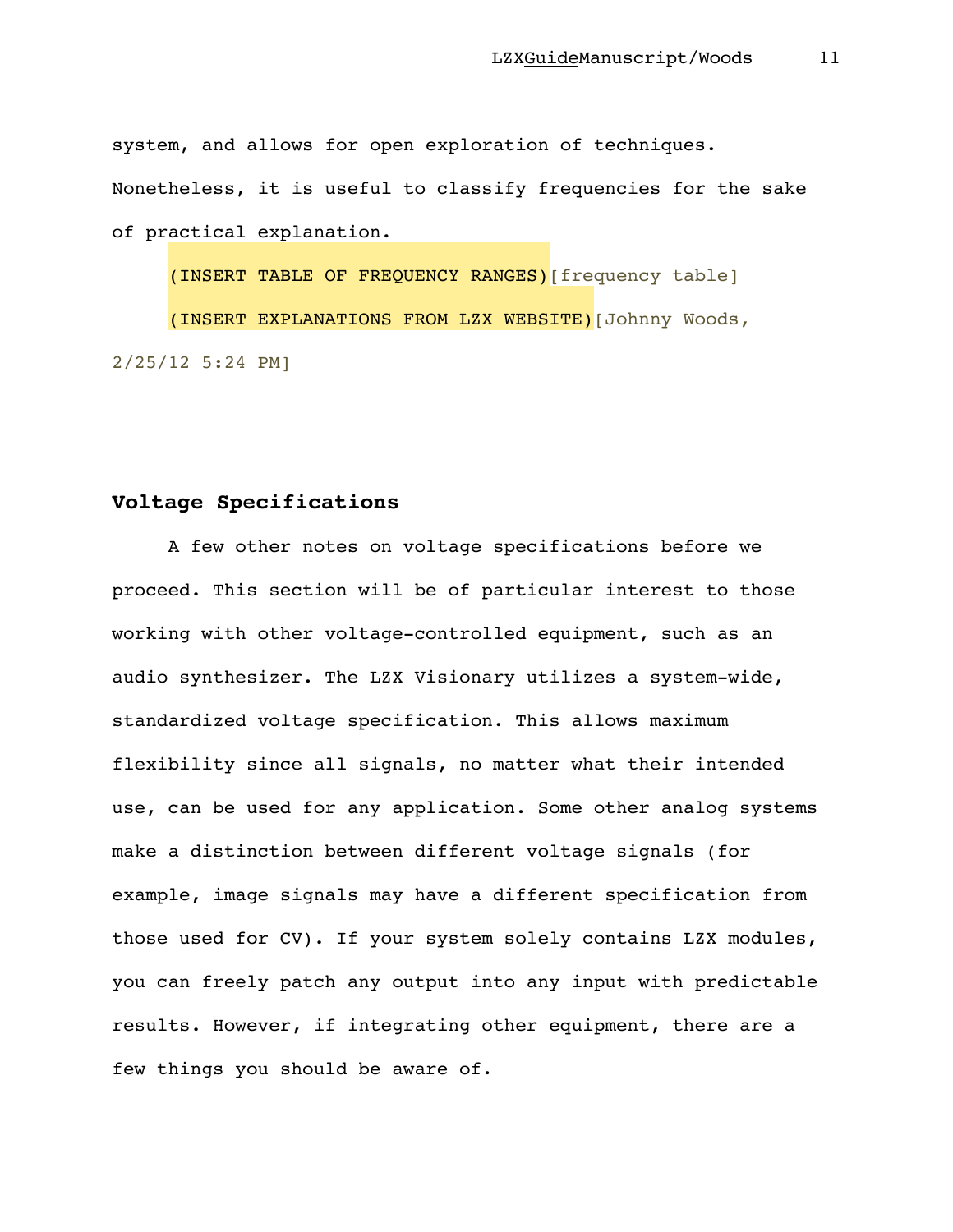Many LZX signals are *unipolar*, meaning their values do not go below 0. Many analog devices intended for audio use are capable of outputting *bipolar* voltages. This results in a voltage that swings from negative to positive voltages, say −1v to 1v. Many LZX modules will happily accept these bipolar voltages, and they can even be used for great effect. However, in other cases they can create unpredictable results, so it's important to understand which types of signals you are working with. In most cases, audio-rate oscillators, LFOs, and analog audio signals (eg: from a pre-recorded source) output bipolar signals, while envelopes, trigger/clock sources, and sequencers output unipolar signals.

There is also the question of maximum amplitude. Again, LZX modules are generally expecting 0-1v on their inputs. If you are working with other Eurorack audio modules, they are typically in a far greater range (commonly, −5v to 5v). Some voltage controlled equipment will go into even greater ranges. You should be able to check manufacturer's specifications on a specific device to find this information. Inputting a voltage over 1v (or below 0v) will not harm your LZX modules, but you will sometimes get undesirable results. The voltages above 1v or below 0v can be simply clipped off, leaving you with a very narrow range of control. To compensate, you need to *attenuate* or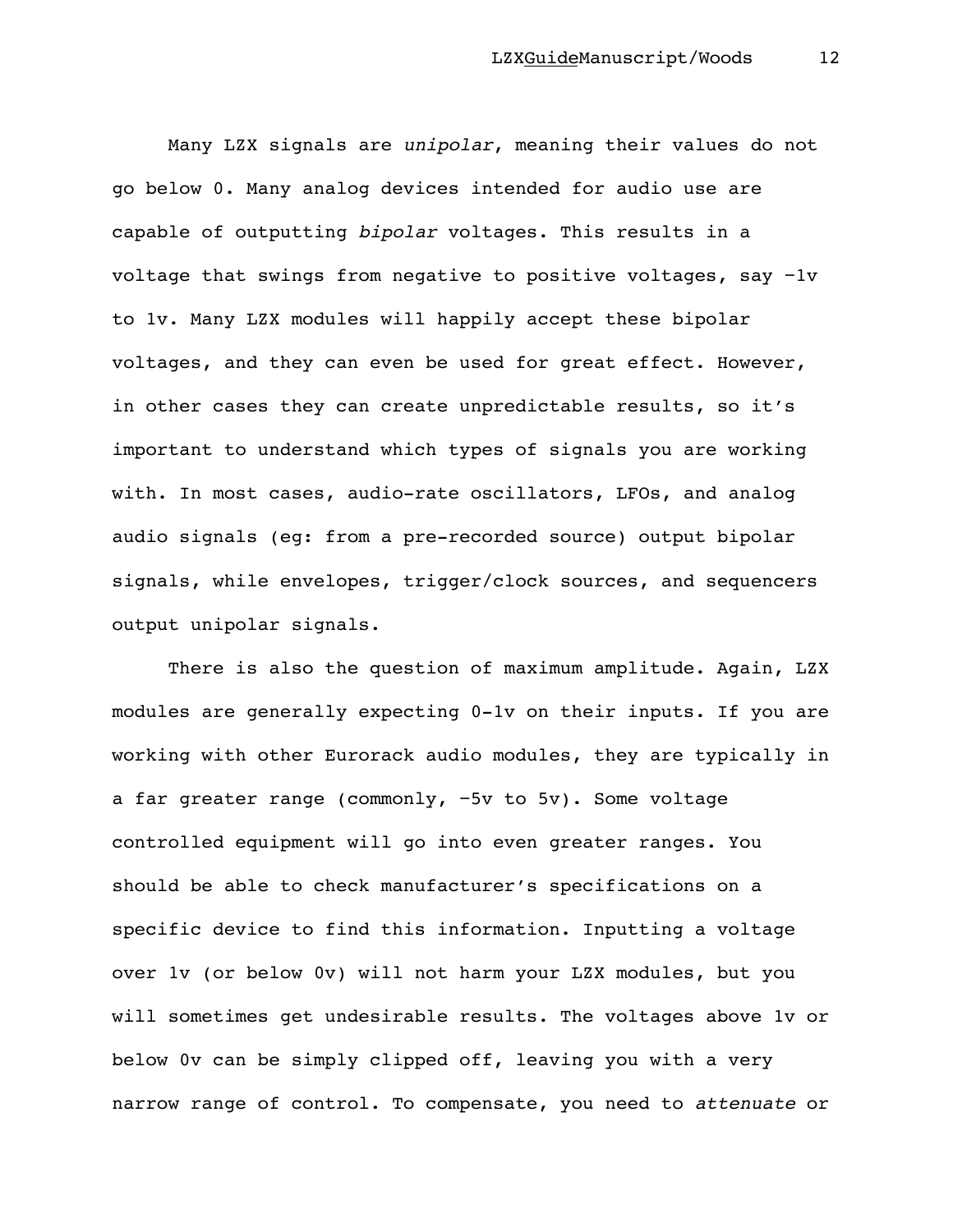scale the signal into an appropriate range. This will be discussed in the next section.

Equally important, if you are attempting to take a Visionary output to the input of a device expecting a greater range of voltage, you will often have to amplify the signal. This is particularly important when trying to use your Visionary voltages to trigger events or open VCAs.

With that being said, do not be afraid to experiment! Just because your LZX system is not expecting a certain type of voltage, it might still produce an interesting result.

## **Attenuation, Bias, and VCAs**

When applying a control voltage to any function of your synthesizer, it is important to have the ability to adjust how much of an effect the voltage should have. In other words, thinking back to our previous example, if we are using a CV to change the frequency of a flashing screen, we might want to increase that frequency *just a bit*. Instead of applying a CV that goes from 0-1v, we may want a CV to scale from 0-.1v. In most modular systems, this modification is performed on the input of the module receiving the CV by way of an *attenuator*. Attenuation is simply a fancy word for "turning something down".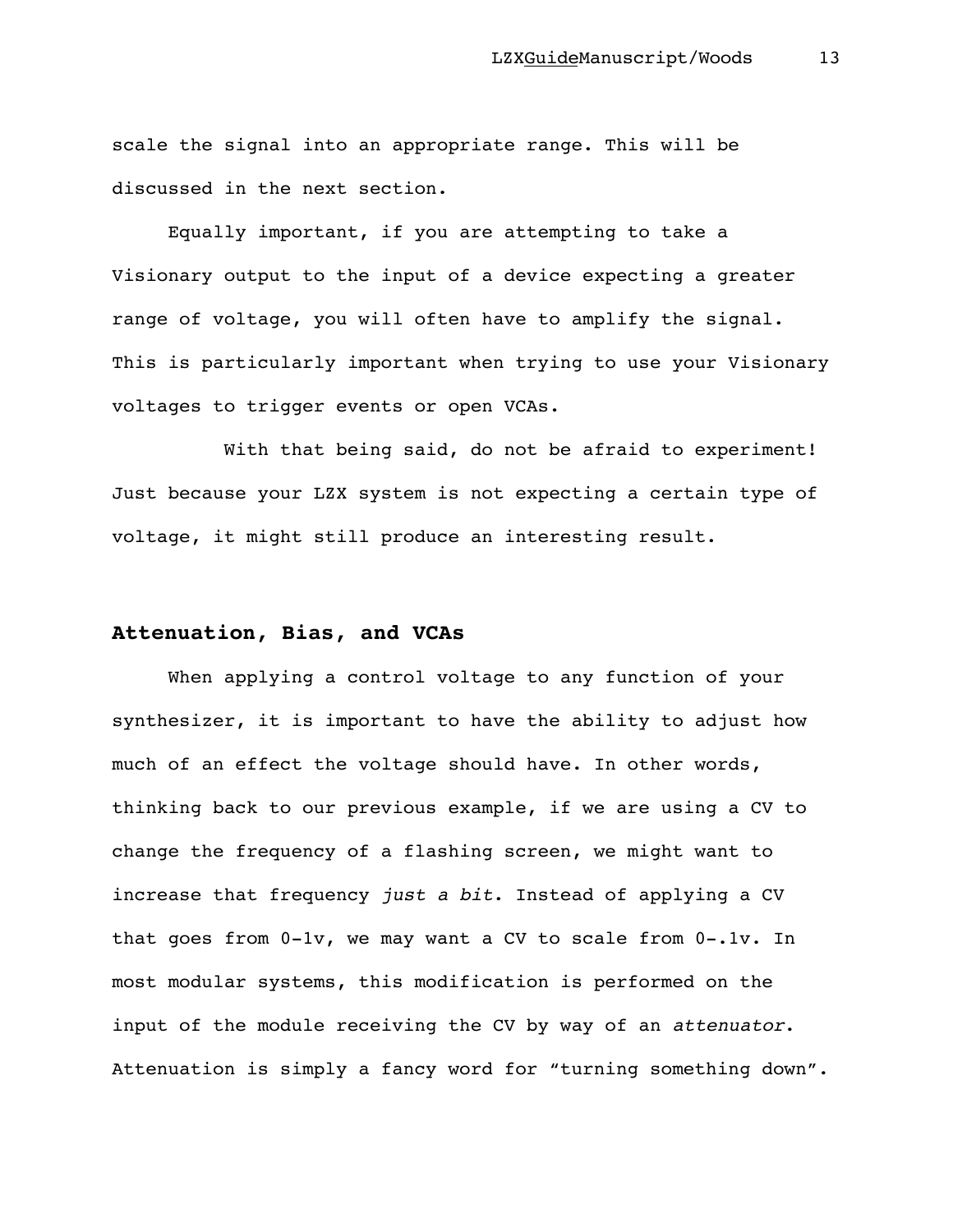So, if we attenuate an incoming CV, we are basically just "turning down" its effect. Of course, this applies to image voltages as well; attenuating them will make them darker. Most modules in your LZX Visionary will have attenuators connected to their inputs.

As noted earlier, your Visionary system is often expecting 0-1v signals. So what if, in our earlier example, you wanted to slow down the frequency using a CV instead of speeding it up? Since the Visionary usually outputs 0-1v on its image generators, many CV inputs that can make good use of negative values feature *attenuverters*. In addition to attenuating the incoming voltage, they can also invert it (subtract it from 0) in order to produce an opposite effect. So, if we dialed our attenuator into the negative range, we could obtain a voltage of −0.1 − 0v. This is especially useful for color blending and frequency modulation effects.

Another effect you may need is the ability to add a *bias* to the CV. Say we have attenuated a CV so it goes from 0-0.1v, but what we need is a range of  $0.3-0.4v$ . We can simply add a bias of 0.3 to the signal, and voila! We can also add a negative bias in many cases.

As you can see, using these 2 simple operations, we have the ability to precisely define the range of effect any CV will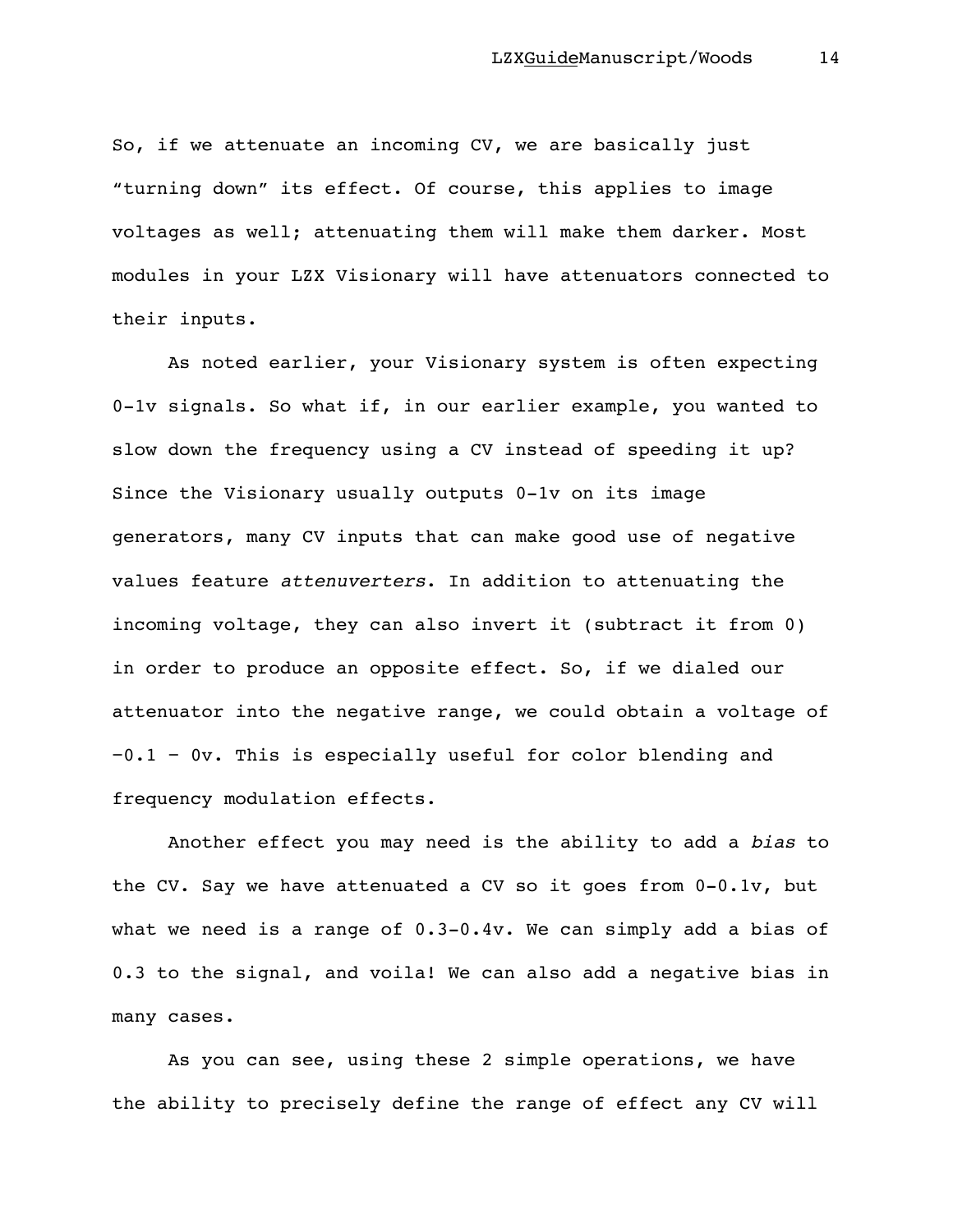produce. Sometimes, you may want to subsequently use another voltage to CV the amount of attenuation. This requires the use of a voltage controlled amplifier, or VCA. Many have noted the rather confusing nomenclature of this function, since it typically does not amplify the signal, but rather, attenuates it. Your synthesizer uses many VCAs within its internal circuitry, and of course, has modules which offer direct access to this functionality, which will be discussed in a further chapter.

## **VI1 Diagram**

Images of VI1, Voltage Bridge from LZX website

## **Voltage Interfaces**

If you are working with other modular equipment, you will most likely want a Voltage Interface I (VI1) or Voltage Bridge (VB) in your system. VI1 is a basic implementation of attenuation and bias controls, with LEDs to provide visual feedback of your voltage range. Each channel can accept an incoming voltage (say, from an audio oscillator, lfo, etc…), and will *clip* voltages over 1v or below 0v. When a signal is clipped, it simply means it will not pass a certain value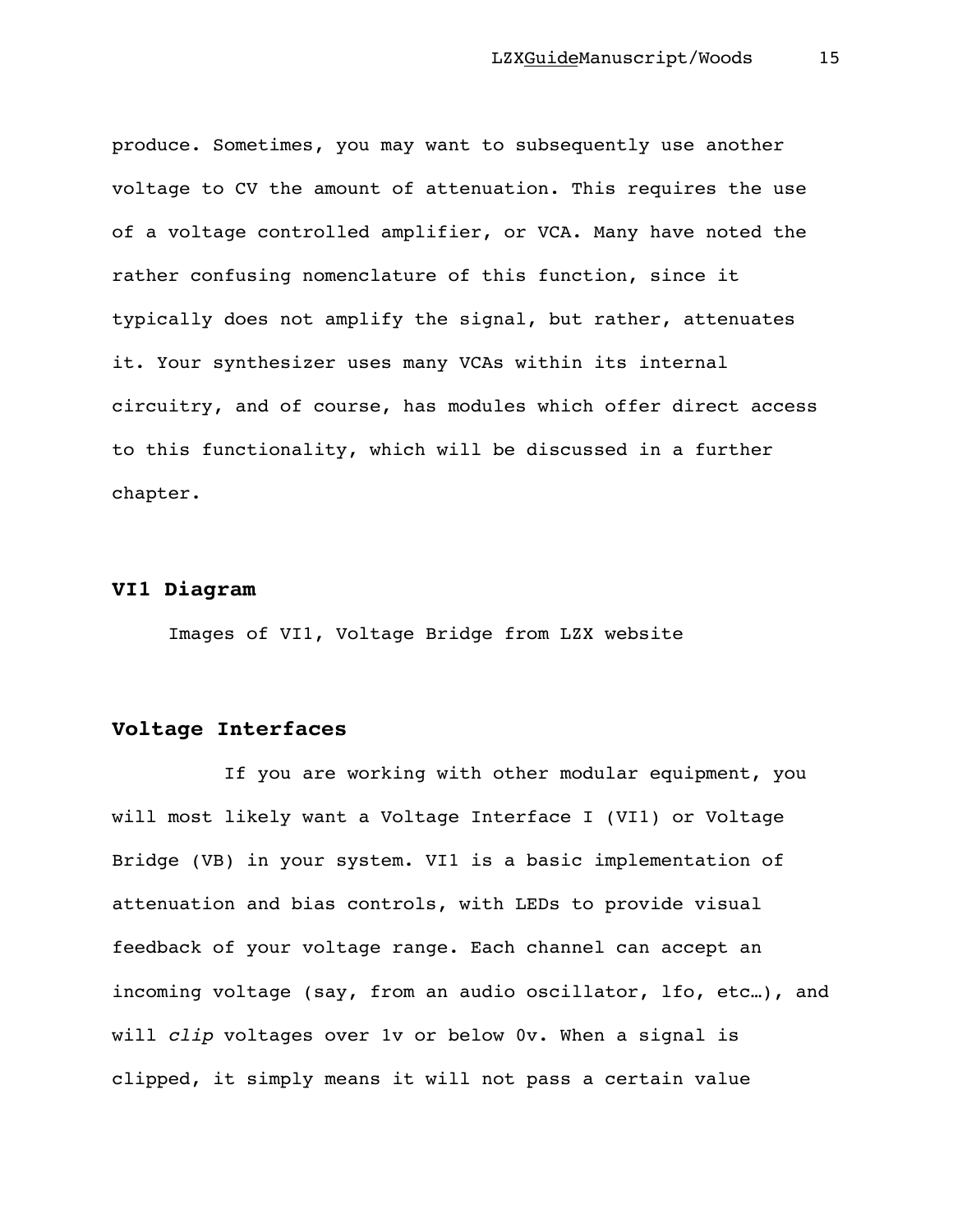(fiqure[clipping diagram]). So, if we had a sawtooth wave with a maximum amplitude of 2v, when the amplitude reaches 1v, it will simply stay there, until the voltage drops back below the threshold. The top LED will flash red when the signal is being clipped at 1v, while the bottom LED will flash when the signal is being clipped at 0v (to remove negative voltages). While clipping can be used for expressive purposes, the module is mostly designed to produce clean voltage signals from external equipment. For cleanest results, the attenuation and bias controls should be adjusted until neither LED is lit. See the figure below for an appropriate use of this technique (figure) [LFO -> VI diagram].

Voltage Bridge provides a simpler, "preset" version of the VI1, plus the ability to amplify 0-1v signals for use in external equipment. There are no attenuation or bias controls, just inputs and outputs. The top four jacks will attenuate a signal by 20% (in other words, from 5v to 1v), while the bottom four will amplify a signal 500% (1v to 5v). This is a quick and easy way to interface signals between different systems, and although it lacks the control of the VI1, in many cases, it will be more than sufficient.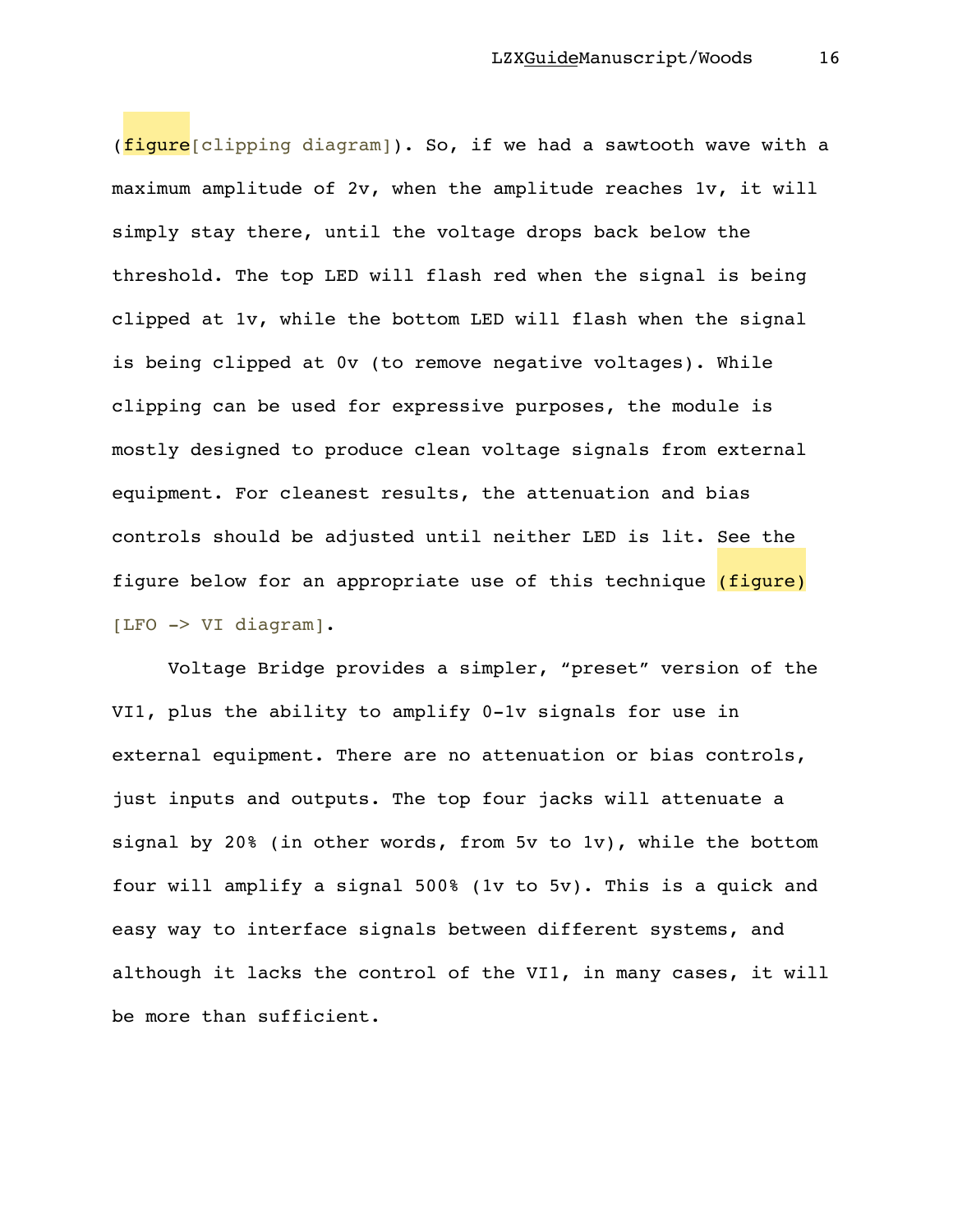#### **LZX Specific Information**

(INFO FROM WEBSITE, INTERFACE STANDARDS)[http://

www.lzxindustries.net/interface

## ]**Basic Signal Flow**

So now that we understand the basics of how CVs work, and how we can modify them, we can begin to talk about their actual use. *Signal flow* refers to the various connections between functions within your synthesizer. The great advantage of a modular system is that we are presented with a completely open signal flow.The user is free to make any connection she can imagine. While this presents us with an almost infinite number of options, it also requires a higher degree of understanding signal flow on the part of the operator. Although it can be daunting and confusing at first, with continued use, the process of defining a signal flow becomes the main nexus of expression for the synthesist. The particular signal flow is described as a *patch*, a term coined quite literally in a modular system since it is defined by the connections patched by cables between the modules. Within a certain patch, a great range of images are possible. An entire performance can, and often is, the result of just one patch. In many ways, the patch creates the instrument,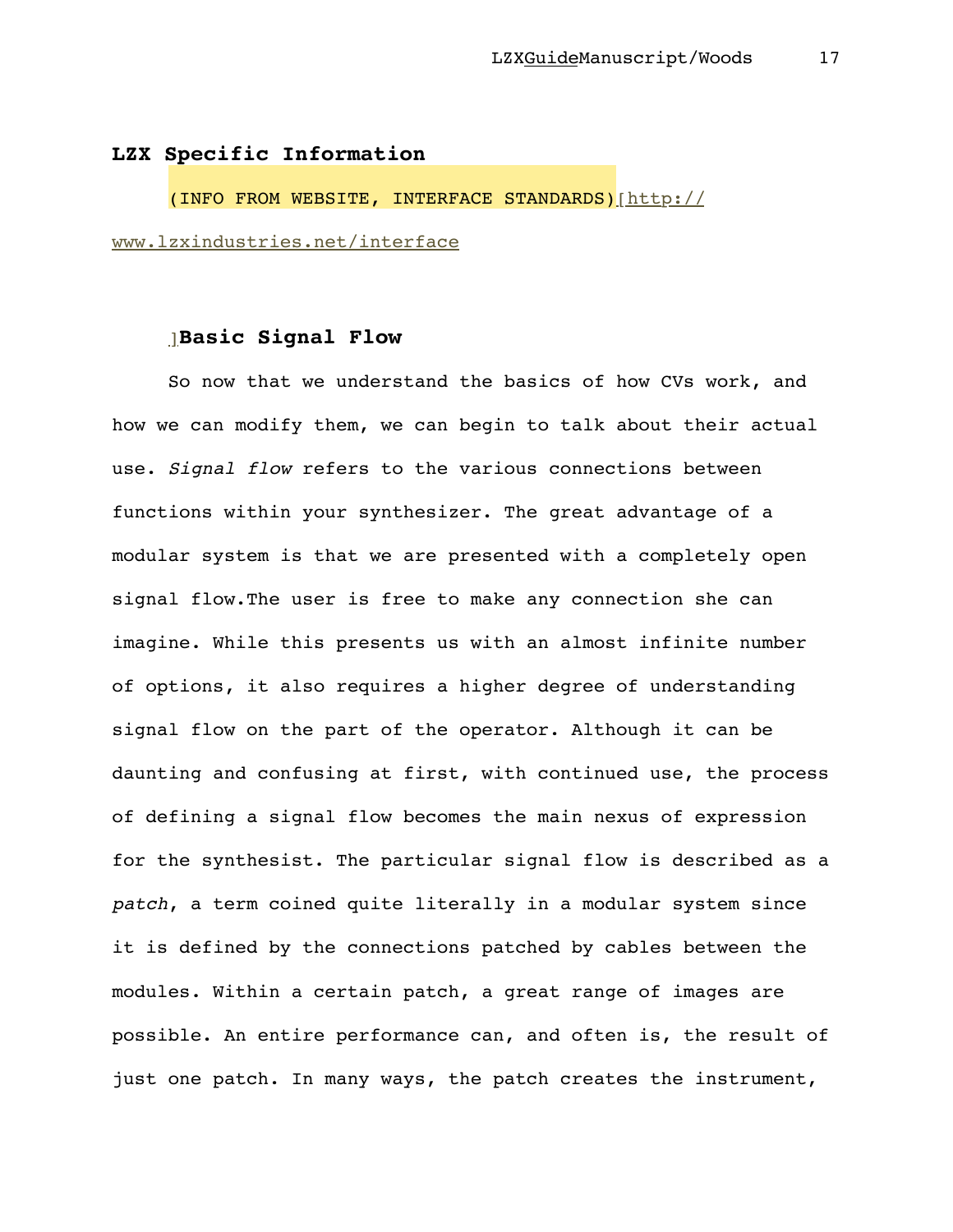and the possible outcomes are limited only by the complexity of the patch and the skill of the performer. We will examine many, many patches in this text, accompanied with signal flow diagrams to illustrate the exact connections.

Although, as previously discussed, the LZX Visionary makes no distinctions between CVs and voltages used primarily for image generation, it will be useful for us to define them separately at first. This distinction will become less relevant as we get into deeper examples, and once we have an understanding of basic module functions. For now, we will refer to them as IVs (image voltages, or sometimes just images) and CVs (also known as *modulators* or *modulation sources*). There is one other specific use for voltages, which is to carry sync signals throughout the system. These will be examined later.

For now, let's look at the example we have been using throughout this chapter as a theoretical exercise (without using any specific module information). To review the example: an IV with an amplitude of 0-1v at a frequency of 1hZ is created in order to make the screen flash from black to white once per second. In order to make this effect more interesting, we are applying a CV to the frequency of the first voltage to change the speed of the flashing. This effect would require only 2 patch connections: one from the CV signal to modulate the IV's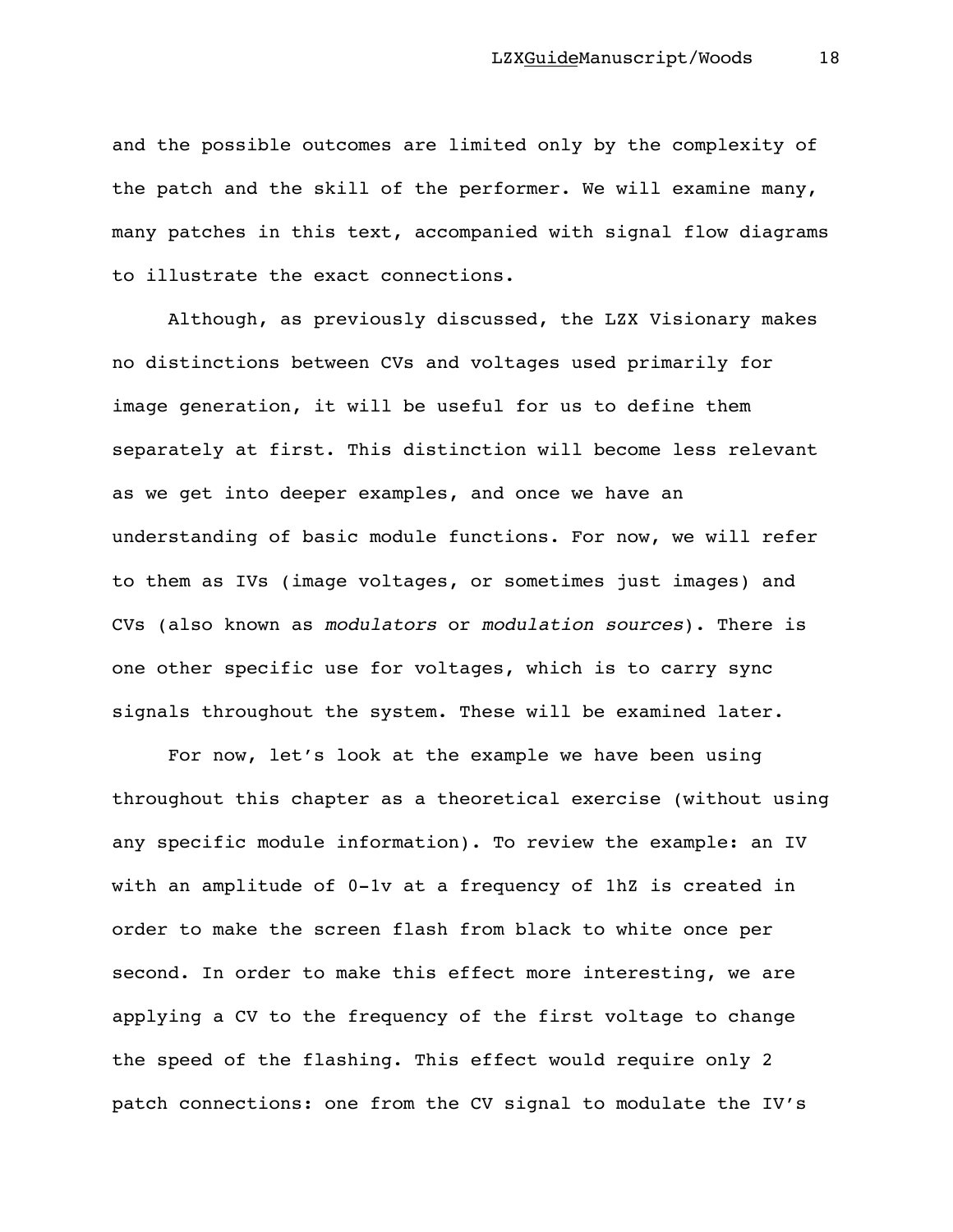frequency, and one from the IV to the video encoder (for output to the screen). This would graphically be represented as follows (figure[patch diagram: basic FM]).

And that's about as simple as signal flow gets! Of course, this patch would give the performer a very limited palette of images, but we have to start somewhere. Speaking of which, it's now time to examine our first real patch using the core modules of any LZX system, the Video Sync Generator and Color Video Encoder.

A QUICK NOTE ON INPUTS< OUTPUTS AND NORMALLED CONNECTIONS:

All jacks on the LZX Visionary are designed for 3.5 mm cables, and are buffered on the outputs. This means they are able to drive multiple inputs from one output. This effect is achieved using either a "multiple" module (such as the Doepfer A-180) or TipTop Audio's Stackcables. It is also very simple to build your own multiple panels (see sidebar HOW TO BUILD A MULT PANEL]). In any case, multiples should not be seen as optional in a video modular system. Many examples will make heavy use of this technique.

To make your life a bit easier, most LZX modules feature a built in multiple function, called *normalling*. If jacks are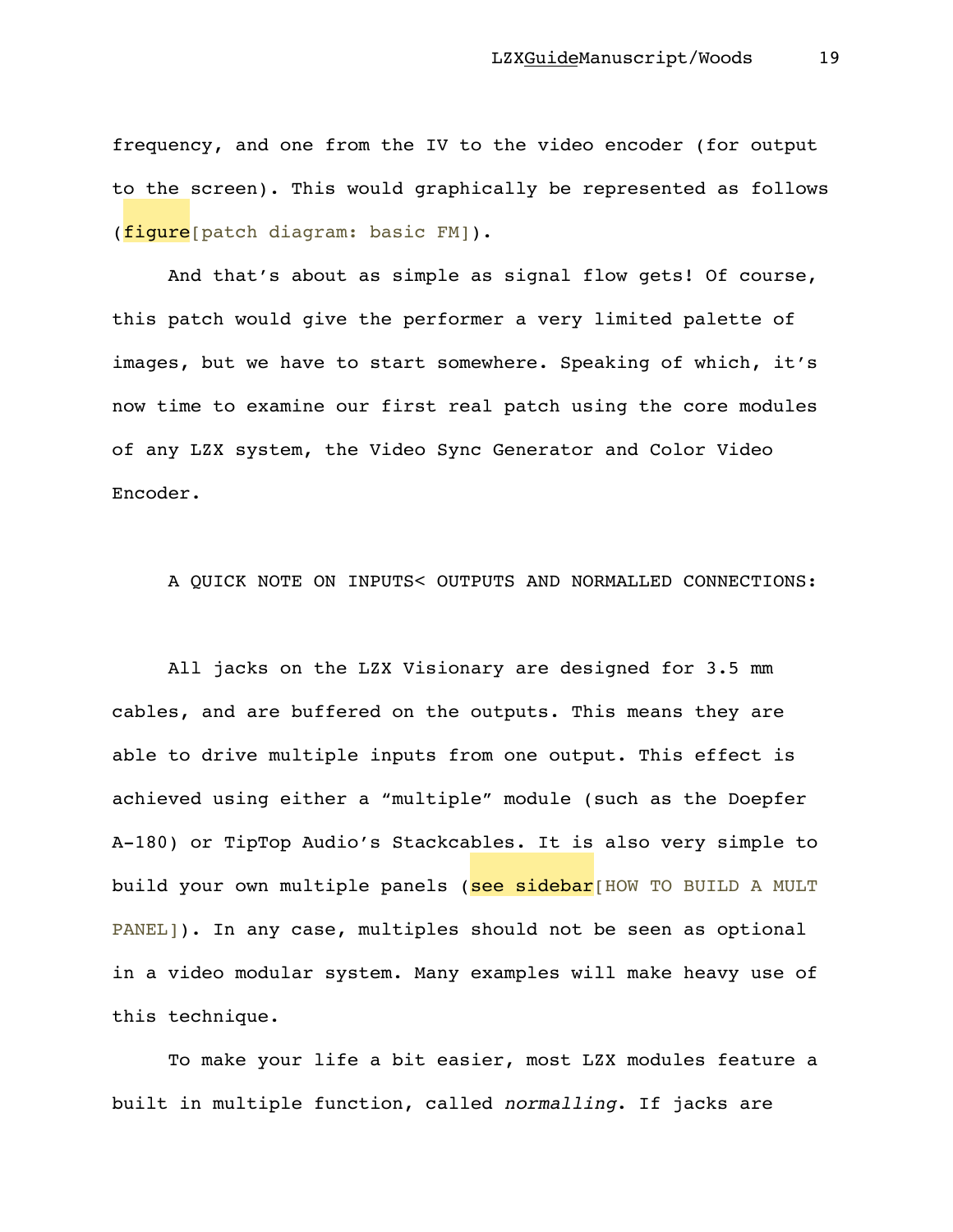normalled, it means that the input signal to one is automatically multiplied to the other inputs. This is graphically represented by small arrows on the right hand side of the jack. If the normalling function is not desired, you can break the connection by inserting another signal, or plugging in a "dummy jack" (a cable with nothing plugged in on the other end!).

Visionary modules distinguish between input and output jacks by placing a black background around output jacks. Input jacks have a "clear" background. Nothing bad will happen to your equipment if you accidentally plug an output into an output, or vice versa. Of course, nothing good will happen either.

#### **CVE/VSG diagrams**

Images of CVE/VSG, from LZX website.

## **Inputting Video**

One of the first things you may want to explore with your LZX Visionary is processing an external video source (such as a video camera, VHS tape, laser disc, or DVD). Every Visionary system must contain one Video Sync Generator (VSG). As mentioned previously, this module handles the creation and distribution of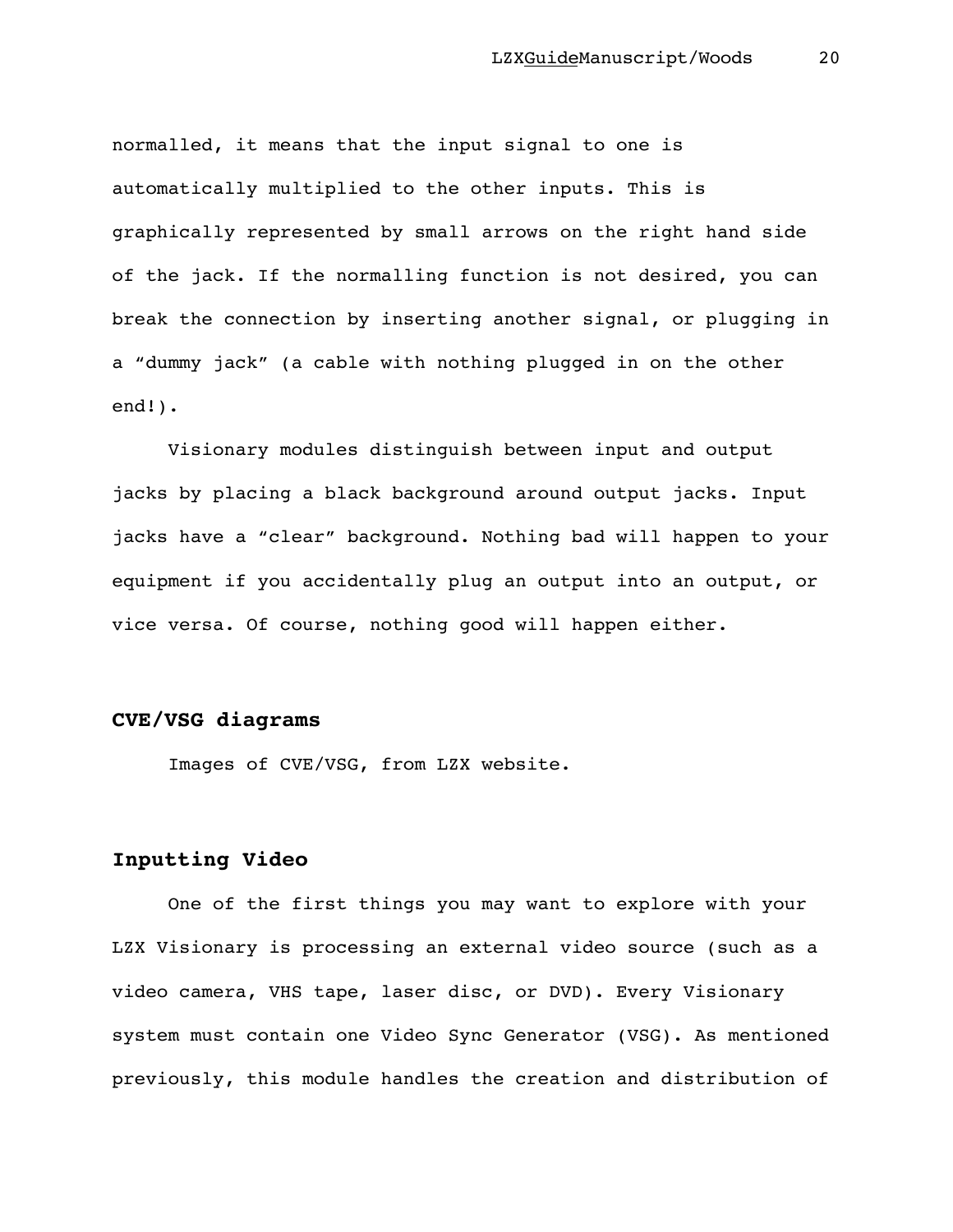system-wide sync signals. As an added bonus, it is also capable of converting a common composite video signal into the LZX voltage standard. Simply plug the video output from your external device into the "Video In" jack, and switch the "Ext Sync" switch on. Flipping that switch tells the VSG to lock to the sync signal coming from the external source, instead of generating an internal sync. This ensures that the incoming image will display properly. If your image is scrolling across the screen, you will need to flip the switch to the other position.

Below the input jack, there is a Y out. This patch point allows you to take the video input image to any other point in the system. For now, just patch it into the R input on your Color Video Encoder, adjust the knobs so they match the diagram below (figure) [CVE "neutral" position], and make sure the composite or S-Video output from the CVE is connected to your screen. You should see a black and white version of the external source. The VSG is only able to input the black and white (or Y) portion of the external video (sidebar[LZX and Color Subcarrier explanation]), and in this case we are making use of the normalled connections on the CVE to distribute this evenly to all three color channels. Begin to turn the various knobs on the CVE, and you will see the image shift through different color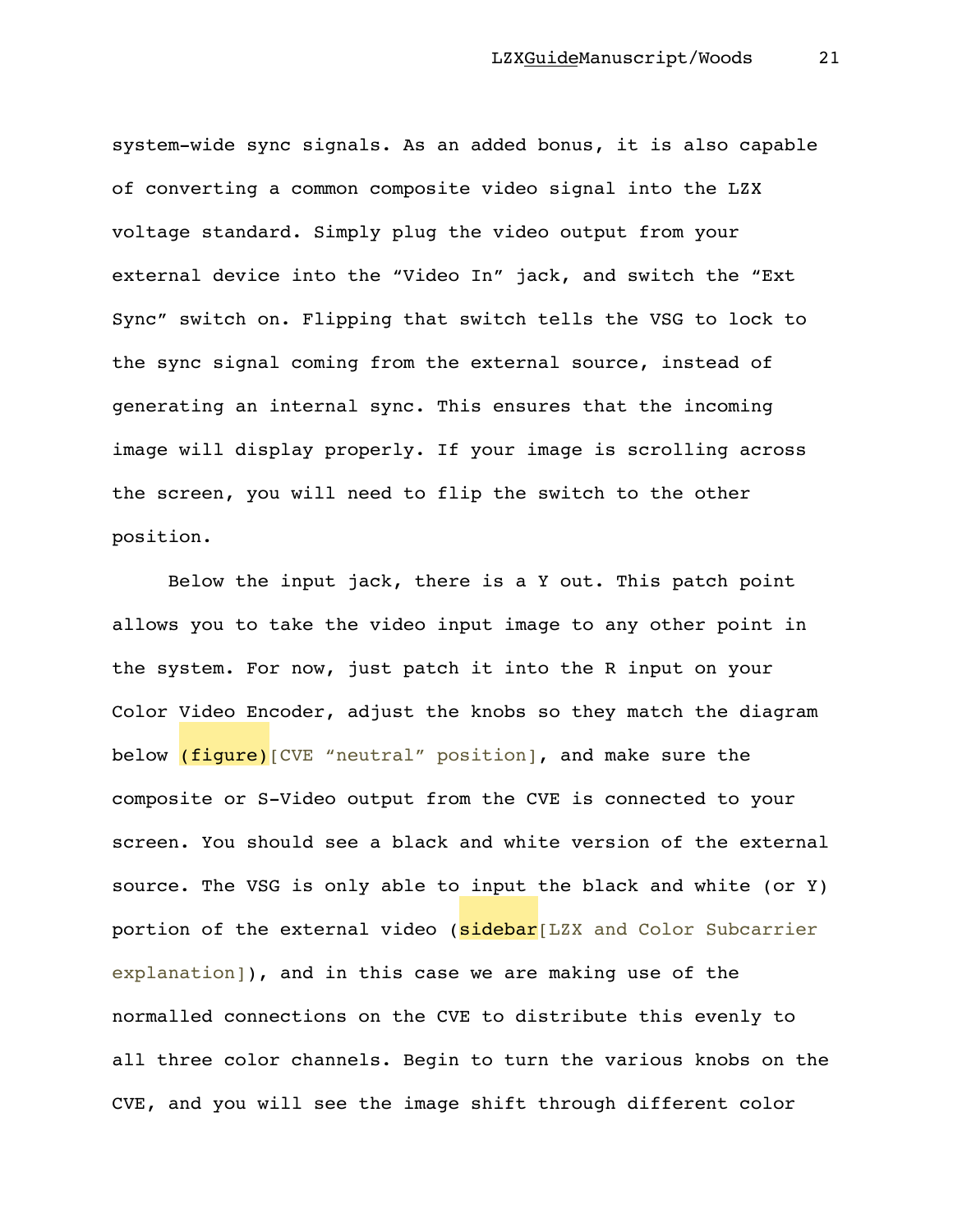#### ranges. Pretty cool, right?

So, what exactly is going on in this patch? It seems as simple as plugging your VCR into your television, but in fact, something quite different is taking place. The external video image is actually working as a CV! It is controlling the amplitude of the red, green, and blue channels of the image. When you adjust the attenuverters and bias controls on the CVE, you are scaling the modulation voltage, which in turn affects the amplitude of each particular color channel. Hopefully, this example gives you some insight on how CVs work within the LZX to define the output image. If you're still a little lost, don't worry. Theory is good, but once we start patching, things should become much clearer.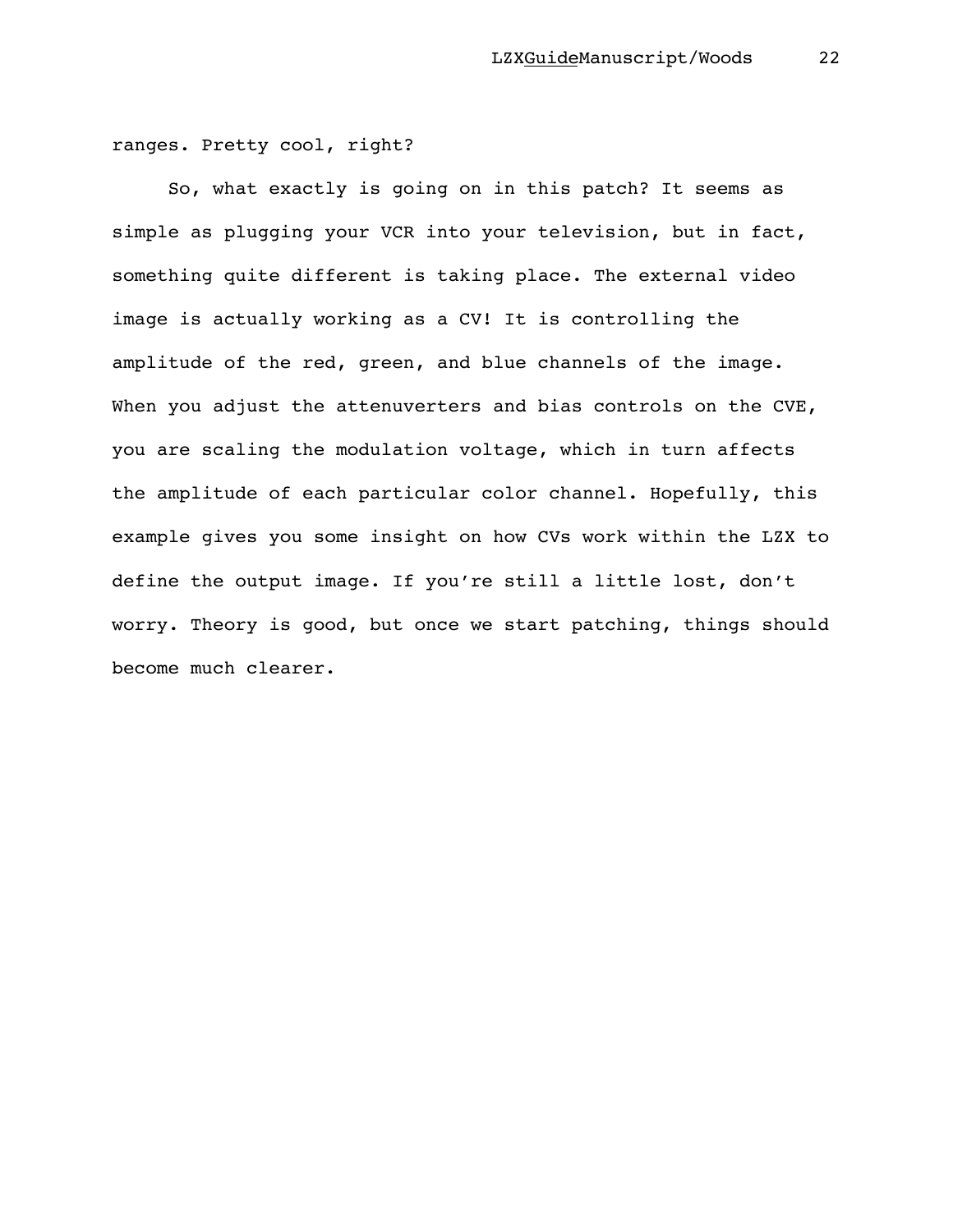# **Oscillation**

## **Sync, Range, and Oscillators**

If you are not processing external video, most of your patches will begin with one or more oscillators. A video oscillator generates voltages which alternate (or oscillate!) between 0-1v at a certain frequency and with a specific waveform. At lower frequencies, oscillators make great modulation sources. Once you get into higher speeds, they are essential building blocks for any shape or pattern. The LZX Visionary currently boasts two models of oscillator, Video Ramps, and the Video Waveform Generator. Before looking at these in detail, lets examine two key attributes of any oscillator's operation: frequency range and synchronization.

As mentioned previously, video synthesizers employ a wide range of frequencies to produce different effects. The table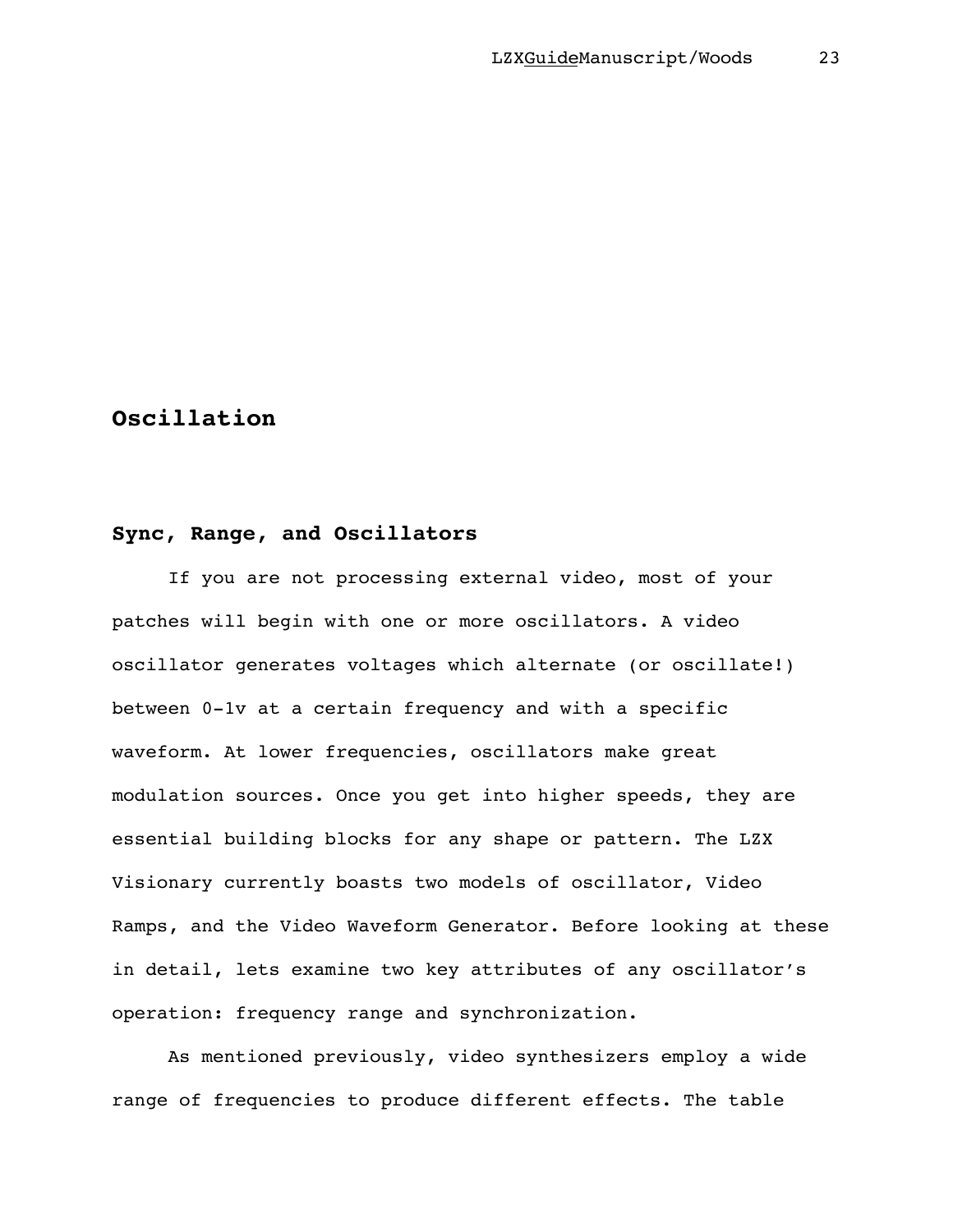below identifies how these frequency ranges relate to oscillators: (figure)

For all intents and purposes, we can break these into 3 broad categories: animation rate, horizontal rate, and vertical rate. As you can also see, the table indicates 3 different sync options: unsynced, field sync, and line sync. These concepts were touched on in a previous section, but how do they specifically relate to oscillators?

Let's think again about our voltage string. The final output from your Visionary is controlled by a master sync signal. Basically, this tells the system when it needs to "cut the string" to create a new line of the image. Now imagine that you have an oscillator of a fairly high frequency, so that it creates several cycles per frame of video. Imagine this voltage as its own string. Essentially, syncing the oscillator ensures that its string begins and is cut at the same place as the master output. This results in stable images. The two available sync signals for oscillators are *field* and *line*. If an oscillator is synced to field, it will reset itself every time it reaches the bottom right hand corner of the screen. This results in stable horizontal bars. If an oscillator is synced to line, it will reset itself every time it reaches the end of a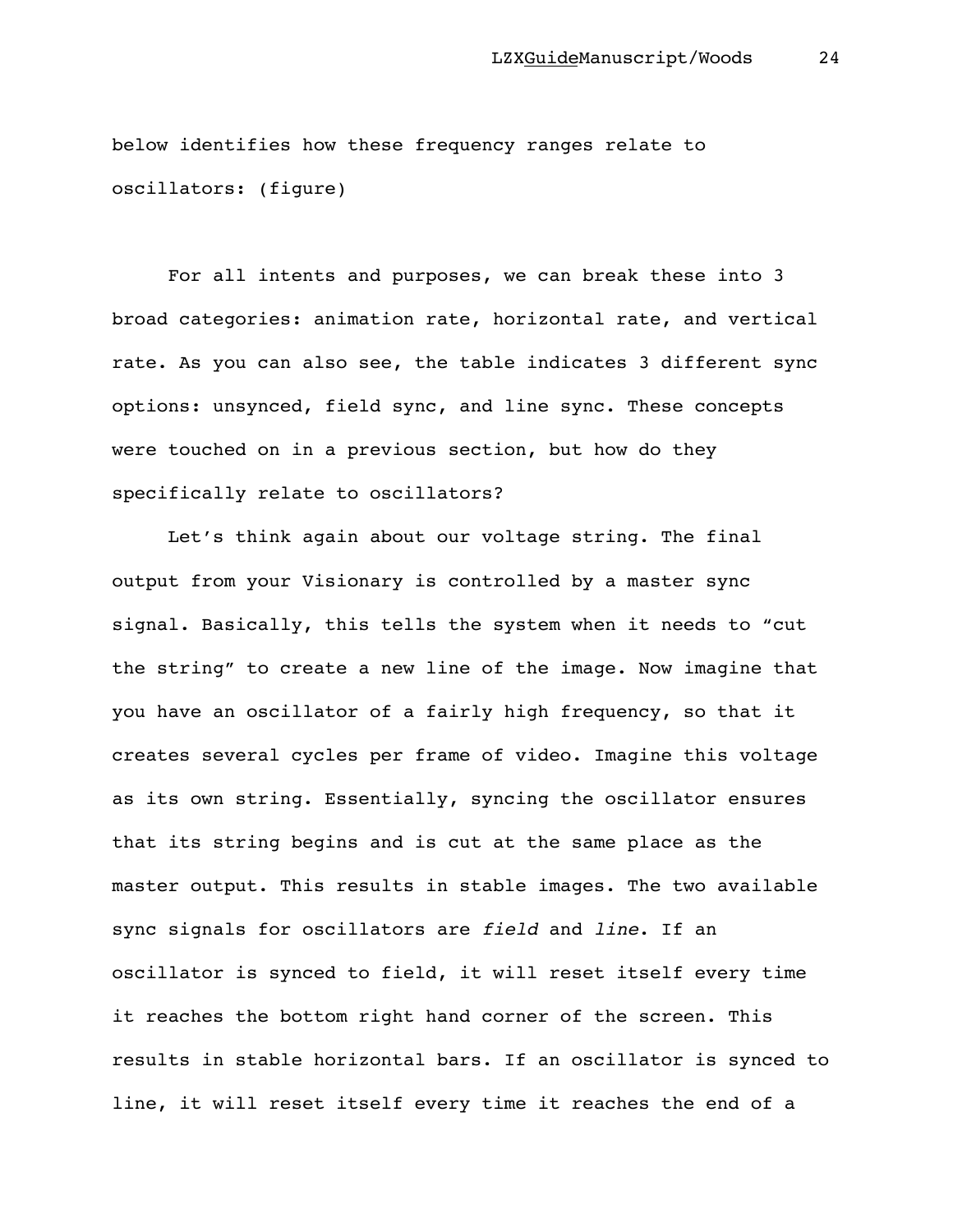line of video. (Sidebar) [audio oscillators and the LZX

] This results in stable vertical bars.

Unsynced oscillators are useful for creating movement within a frame. Animation rate signals will rarely be synced (since it usually has the effect of blanking the signal), and unsynced signals in the horizontal rate range are a very common source of modulation in patches.

For now, though, let's look at a very simple implementation of video oscillation. The humble, but mighty, Video Ramps.

## **Video Ramps diagram**

Video Ramps Diagram and Controls

## **Video Ramps Patches**

Video Ramps (or just Ramps, as we will affectionately call it) is easily the simplest of all LZX modules. However, most users swear by them as a must-have component of a system, and I strongly suggest all new users to have one in their setup. The basic concept is simple: a pair of fixed-frequency oscillators, each with 4 outputs: triangle, sawtooth, inverted triangle, and inverted sawtooth. Each of the oscillators is locked to the exact frequency which produces one cycle per frame, and synced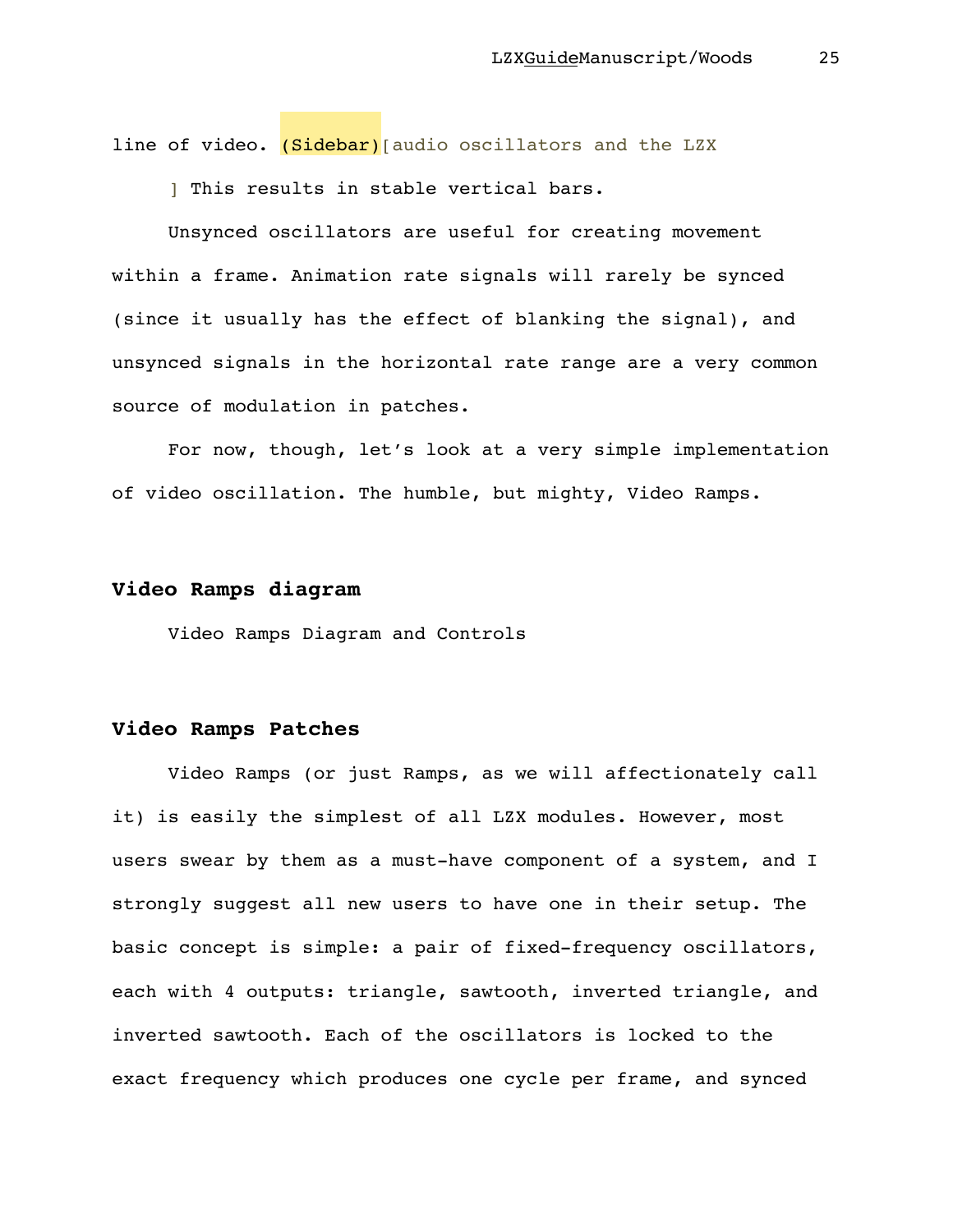to the master. One locks to horizontal, and one to vertical. There are no controls, and no inputs.

Once we begin working with comparators, the true greatness of Ramps will become apparent. Until then, it will serve to illustrate basic principles of oscillators. Connect the topmost output on your Ramps module to the R input on the CVE. (Figure [Ramps -> CVE]) You should see a smooth gradation from black to white running vertically along your screen. This is what we would refer to as a horizontal rate oscillator, synced to field rate. If the oscillator was not synced, the beginning of the ramp would not consistently start at the top of the screen. It would scroll up or down, simply because the signal does not know where the frame resets, and it will do so whenever it completes a cycle.

So now, switch the output of the Ramps to the fifth jack down. You will now see a similar picture, but with the gradation running horizontally across the screen. This is what we refer to as a vertical rate oscillator, synced to line rate. If this oscillator were not synced, we would see chaos. Vertical rate oscillators need to be reset at the end of *every line* of video. Horizontal rate oscillators just need to be reset so they know where the top of the frame is, but vertical rate requires a signal for each line (14,400 times per second!), so it knows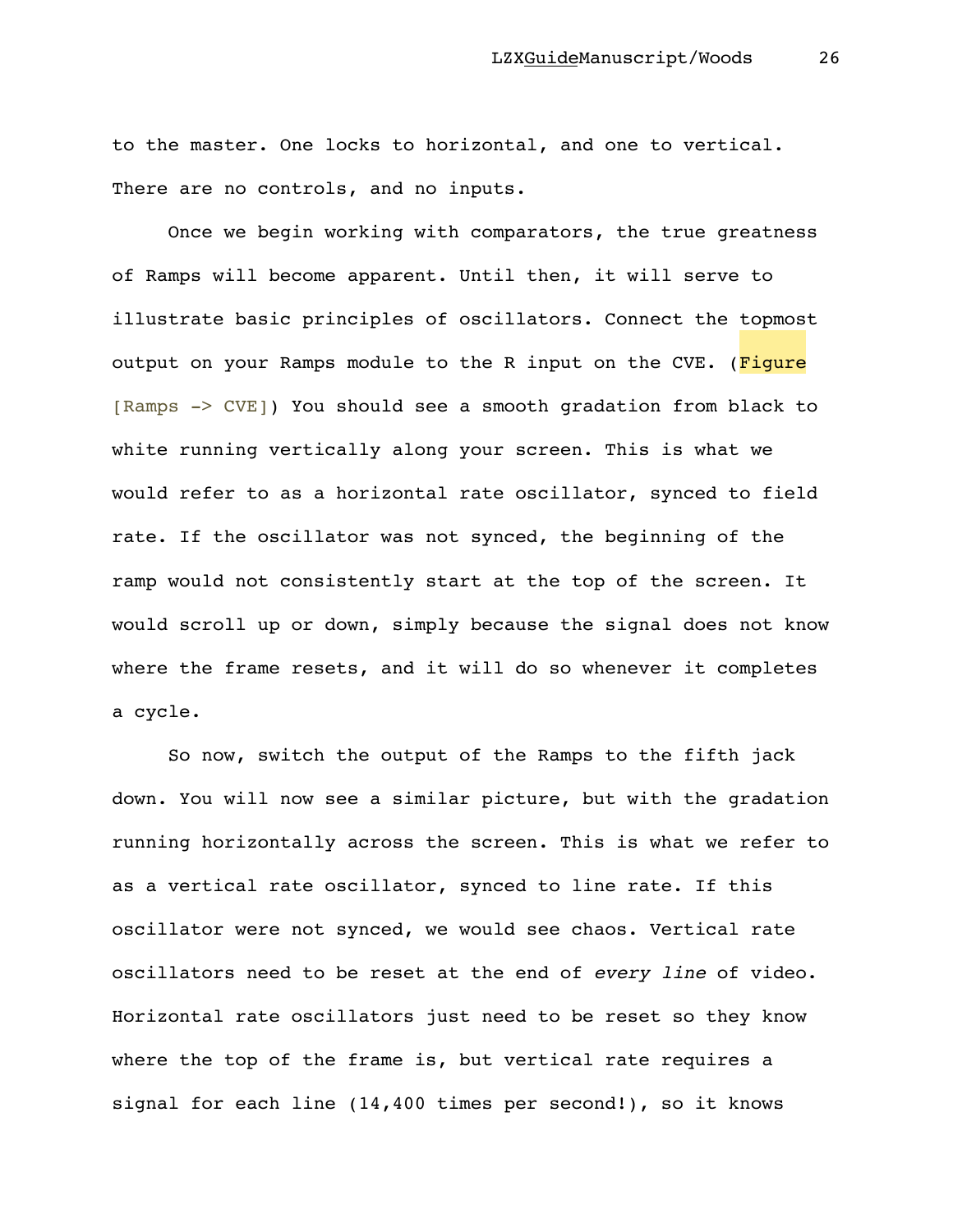where the right edge of the frame is, and can reset accordingly.

Both of these outputs represent sawtooth waveforms, which linearly progress from 0-1v. Ramps can also output a triangle waveform, which moves linearly from 0v, to 1v, and then back to 0v over one cycle. Inversions of each of these waveforms are also available. Try patching each output to the CVE to get familiar with the waveforms. You can also combine them by plugging into different inputs on your CVE. Try and make a beautiful sunset.

Okay, not terribly exciting, I admit. Let's take a look at our full featured oscillator, and have some real fun.

## **VWG diagram**

VWG DIAGRAM AND CONTROLS

## **Frequency and Sync Relationships**

The Video Waveform Generator is a powerful, full-featured oscillator, and the core component of most complex shape or pattern synthesis patches. It is capable of a wide frequency range with 5 simultaneous waveform outputs. All voltages on these outputs are 0-1v. There are two inputs for frequency modulation, and two for specific waveform modulations. These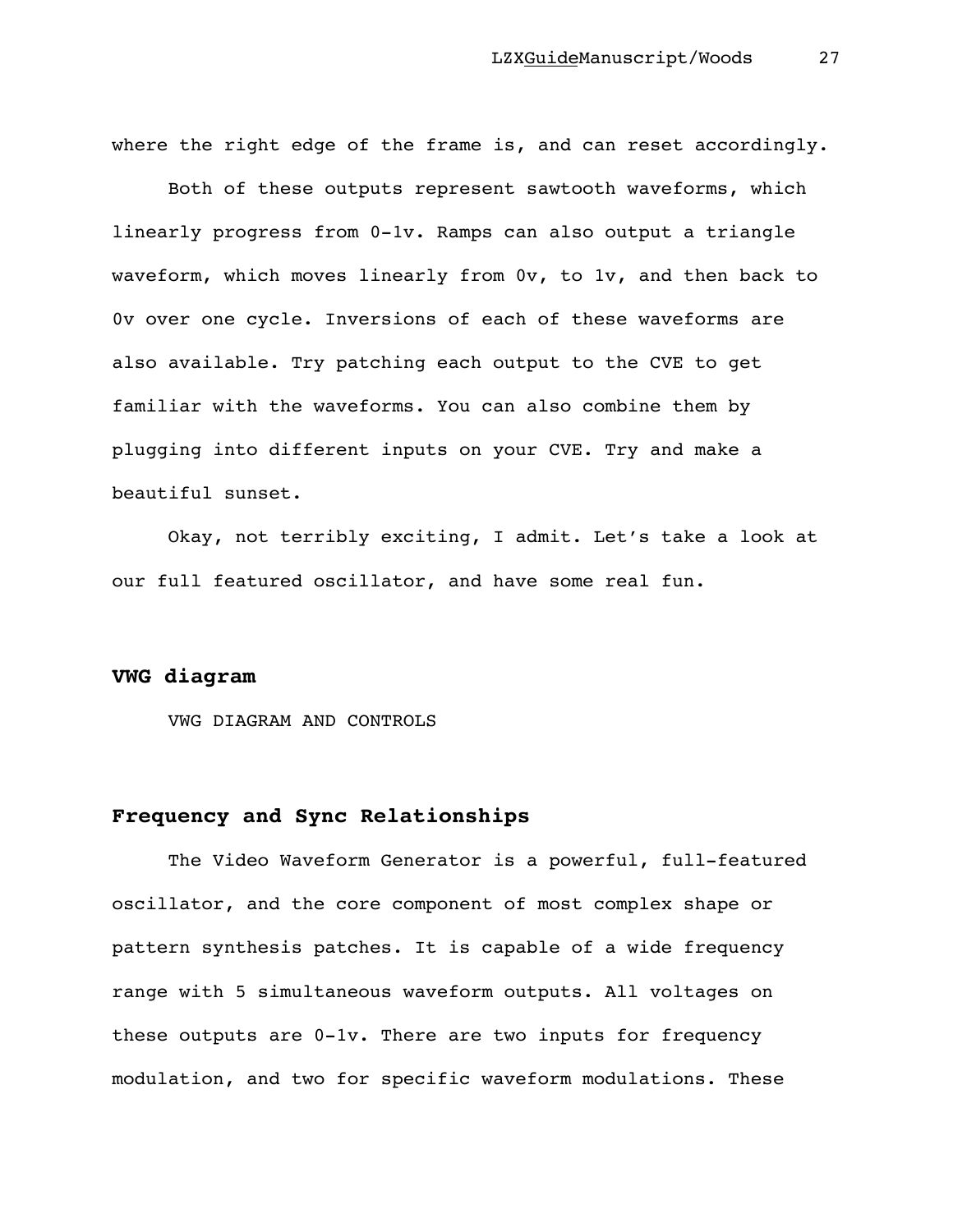will be discussed later in this chapter. At the top of the module, there is an input for sync. As previously mentioned, to achieve a stable image from the oscillator, the appropriate sync must be applied here. To make patching multiple VWGs easier, the Visionary system uses a distributed sync signal which travels along the same bussboard that powers your modules. This allows access to two global sync signals without the need for any patch cables. The switch next to the sync input will connect one of these global sync signals to the VWG sync input. By default, the field sync is connected to Bus 1, and the line sync to Bus 2. The VSG allows you to patch other signals to the sync busses, but for now, we will assume the default configuration.

Let's begin exploring sync and frequency relationships using your VWG. To begin, patch the topmost output (the triangle wave) from your VWG into the R input on the CVE (figure<sup>[VWG</sup> tri -> R CVE]). Make sure the sync selection switch is set to the middle position, and adjust the frequency range control on the VWG to its lowest setting (fully counter clockwise). Play around with the large frequency knob at the top of the module. You will notice the entire screen flashing from black to white, with the rate of flashing increasing as you turn the knob up. Now try switching the frequency range knob up one click. You will now have access to a faster rate of flashing, and at the highest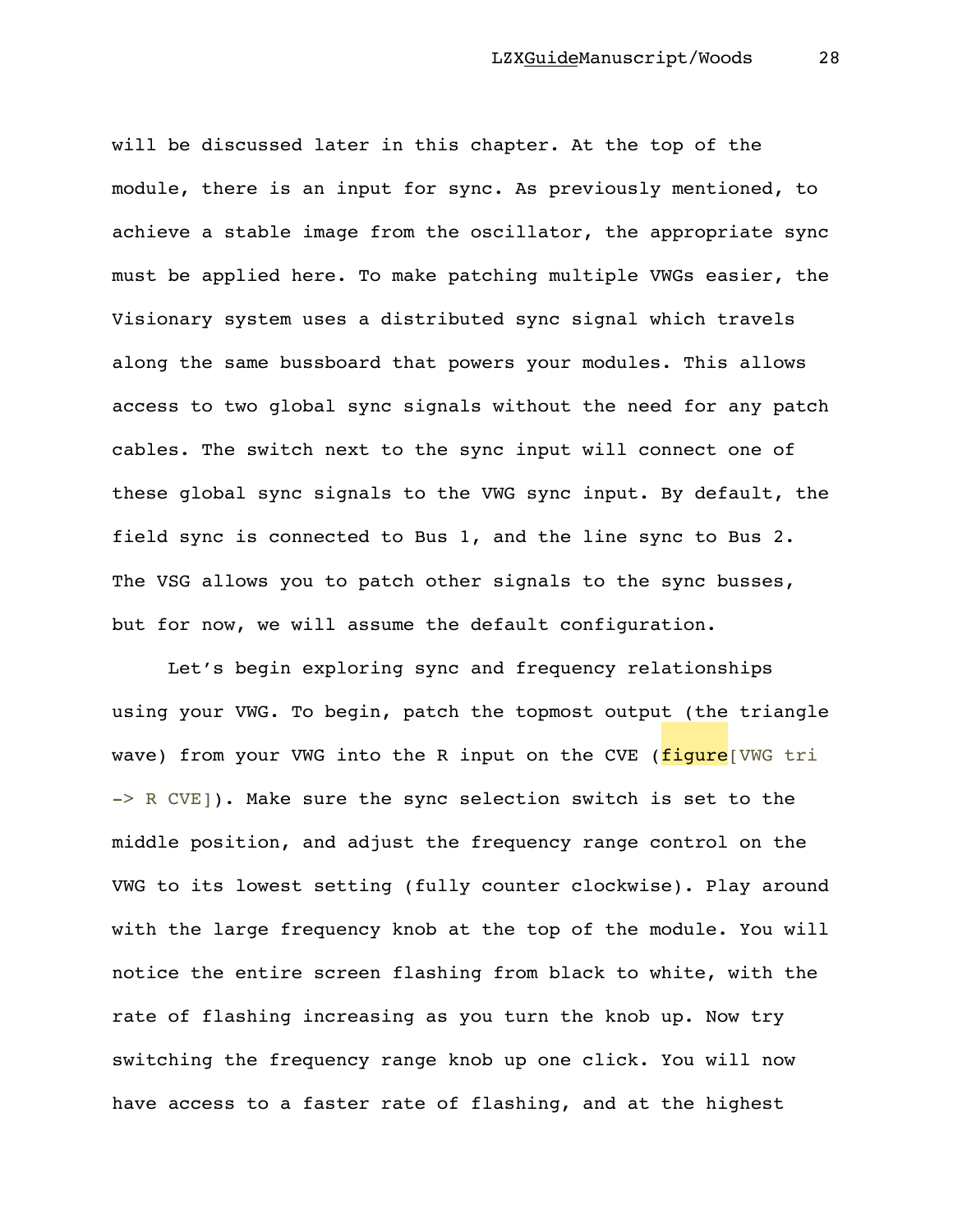speeds, you should begin to see horizontal bars. When the oscillator is functioning in these "flashing" ranges, we refer to its operation as an *LFO*, or low frequency oscillator. You can certainly use an oscillator in this range to create a strobing image effect, but a more common application is to modulate some other parameter within the system. This is why we refer to this as the "animation rate", because a typical use case is to create motion on another parameter.

Traveling further up the frequency range knob, we reach the "horizontal rate". At these frequencies, we are able to create horizontal bars. Adjust the sync switch so it is set to Bus 1 (by default, *field* rate from the VSG). As you adjust the large frequency knob, you will notice more and more horizontal bars filling your screen. As we increase the frequency, we are increasing the number of times the waveform repeats within one frame of video. You will notice a soft edge on the bars. This is a visual manifestation of the signal waveform, in this case, a triangle wave. Over the course of one cycle, a triangle wave will linearly increase from 0v to 1v and back to 0v. Try switching to the different waveform outputs, and notice the resulting shapes. Take special notice of the last two outputs (pulse and sine) as they have adjustable waveform controls. The knobs directly to the left of the outputs will modify the width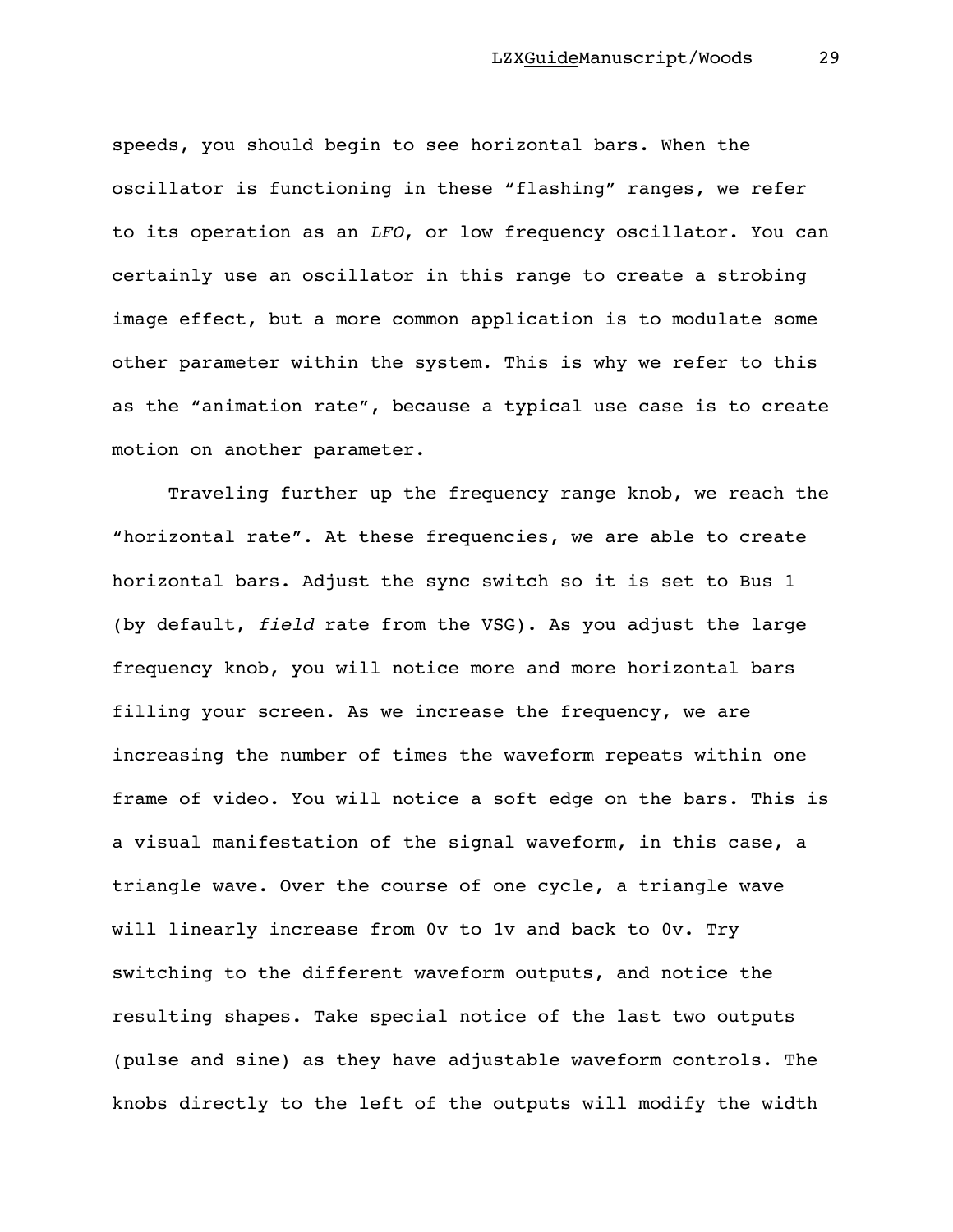of the waveform. These provide a very powerful source of modulation, which we will discuss later. Try adjusting the frequency of your VWG so that you have exactly one cycle of the waveform on your screen. Notice that the output of the triangle and sawtooth waves will look identical to certain outputs on the Ramps module. That's because Ramps is exactly that: an oscillator fixed at this frequency, with triangle and sawtooth outputs.

Return for now to the triangle output, and adjust the frequency knob so you have at least 5 or 6 horizontal bars on your screen. Now, switch the sync to the middle position. This will remove the system sync from the oscillator causing it to run freely. The bars will begin moving vertically across the screen. Using the course and fine frequency adjustments, try to get the bars to come to a complete stop. What's going on here? Imagine again the voltage string. Our entire Visionary system is running on a master sync, which essentially tells the system where to reset the top of the frame. In our previous example using a synced VWG, this information was communicated to the oscillator, causing the "string" to be cut in the same location for each frame. This results in stable images, since there is no change from frame to frame. Once we remove the sync signal, the oscillator is free to cut its own string independent from the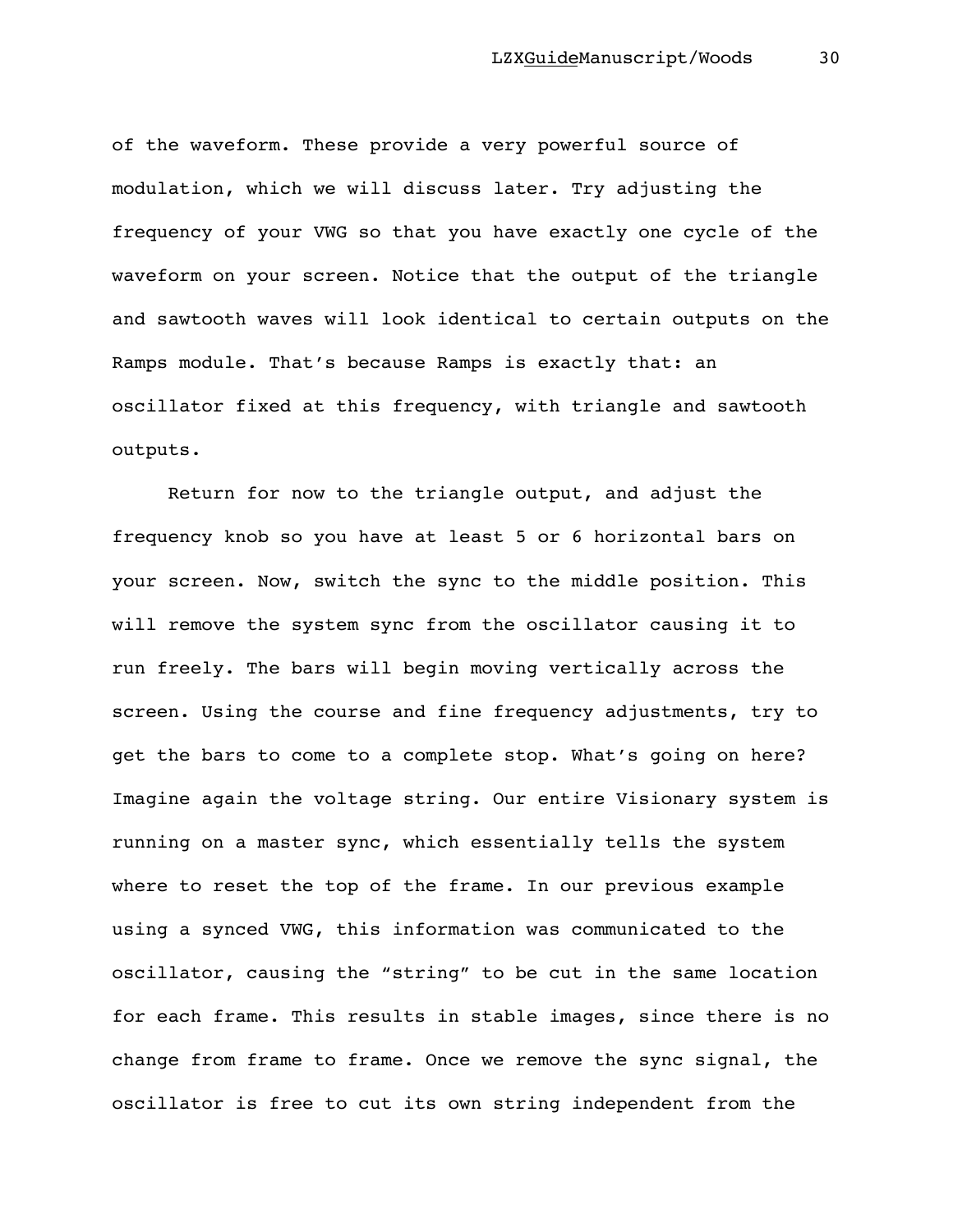rest of the system. Thus, every frame produces slightly different image information, which we perceive as movement. When you tune the VWG to a frequency close to an exact multiple of the frame rate (29.97 fps NTSC), we get a more stable (slowly moving) image. This technique is a fundamental source of animation for video synthesis, and an important effect to understand. Take a few moments to become comfortable with this function. We will refer to this as a *scrolling* horizontal bar.

The last two positions on the frequency range knob will allow us to produce stable vertical bars when we select the Bus 2 sync (by default, *line* sync from the VSG). Adjust the settings on your VWG so that you see several vertical bars on your screen. You will probably be tempted now to unsync the oscillator, and may be expecting a similar result: scrolling vertical bars. Unfortunately, this will not be the case. Instead, you will see a noisy chaotic texture. At these frequencies, things are happening way too fast (almost 500 times per frame!) to create a stable perceivable image. (See sidebar [oscillators and sync] for a more complete description of oscillators and sync relationships)

So now, you understand the basic functions of the VWG. In all of our patch examples, we will refer to our oscillator settings as LFO, stable horizontal, scrolling horizontal, stable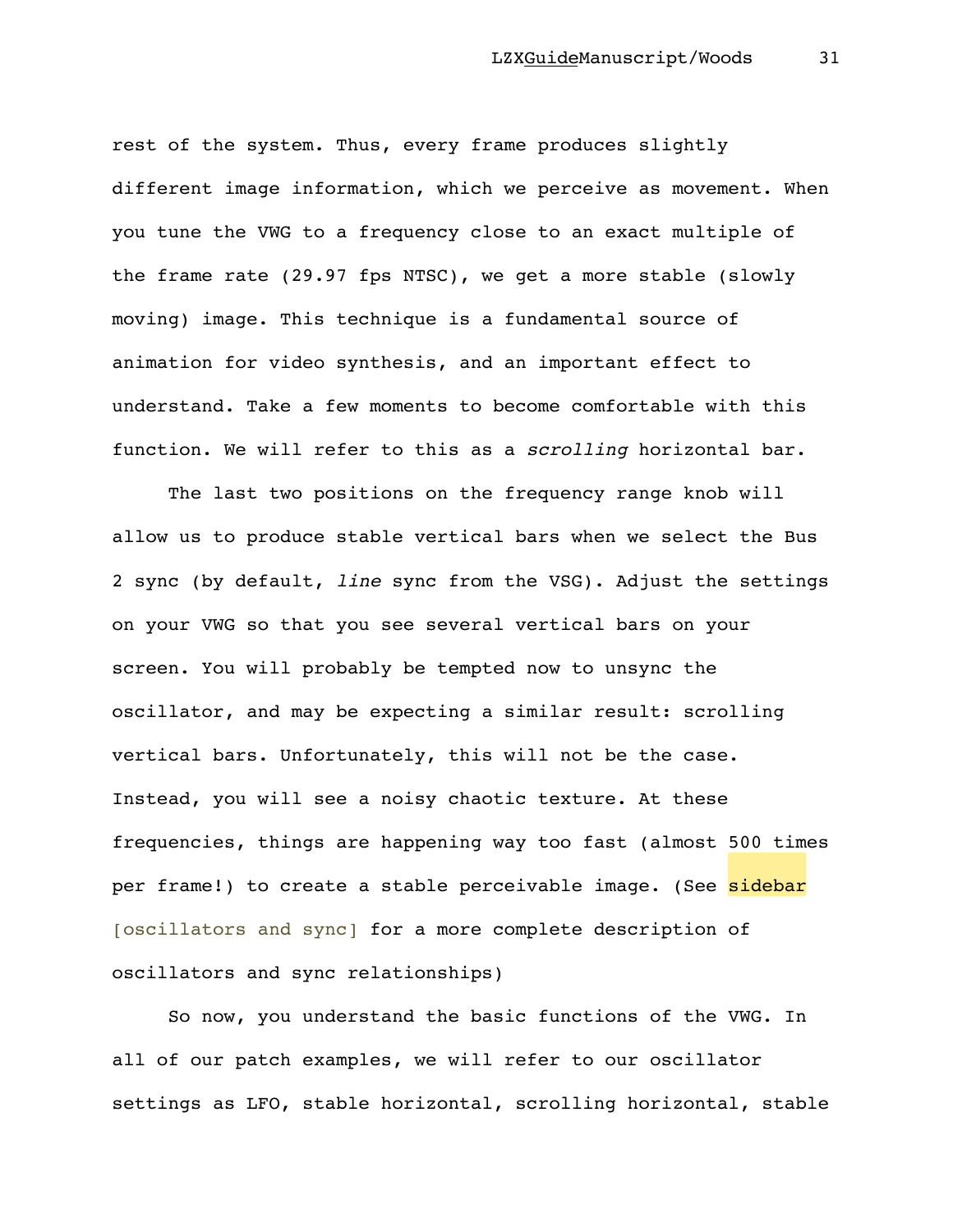vertical, and unsynced vertical. Make sure you are familiar with each of these settings. We will later explore the use of sync signals other than the default *line* and *field*.

## **Frequency Modulation**

As exciting as straight bars can be, sometimes you may want to create more complex shapes. The VWG has four modulation inputs to allow for this. The first two are frequency modulation, or *FM*, inputs. Basically, these inputs will allow you to use a CV to adjust the frequency of the oscillator. Like all LZX inputs, these can accept a voltage in any frequency range. Each input has an attenuverter, which allows you to scale the incoming voltage to produce the desired effect. At the center position, the incoming voltage will be ignored. Turning the knob clockwise will produce a greater positive effect, while turning it counterclockwise will produce a negative effect. When applying FM CV, the modulation is limited to the currently selected frequency range. This is important to note because in some cases the FM input will produce no effect. For example, if you have a VWG with its frequency knob turned all the way up,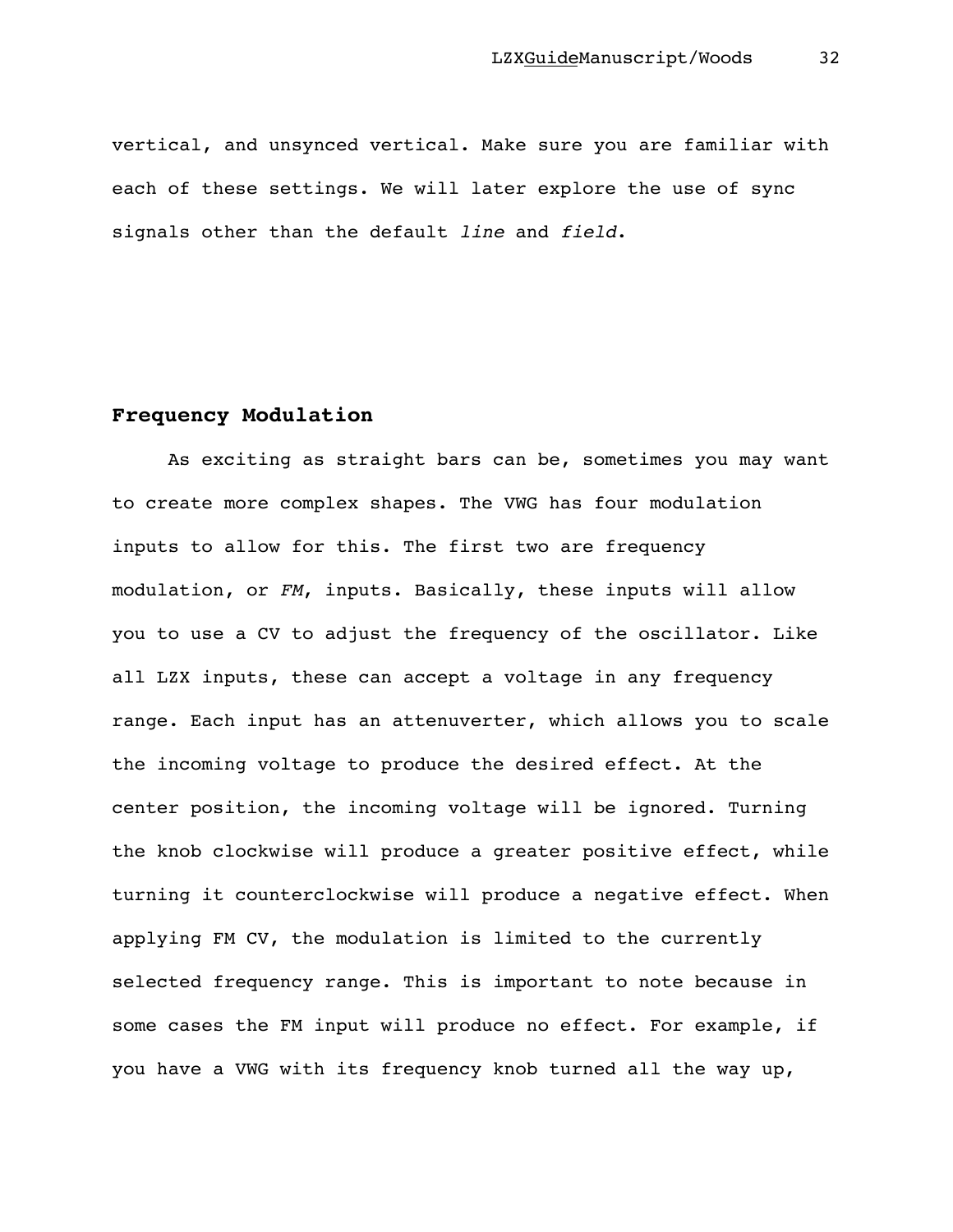and apply a positive CV to the FM input, you will see no change. Even if you are in a lower frequency range, the VWG can not jump across ranges as a result of FM operations. This can become a source of frustration when first learning FM techniques, so to be safe, try to keep your frequency knob somewhere in the middle for these exercises.

We will assume for these examples that you have 2 VWGs. Traditionally, when speaking of FM techniques, the oscillator producing the final output is called the *carrier*, and the one providing the FM modulation, the *modulator*. If you only have one VWG, you can use another voltage source as the modulator for these examples (Ramps, any non-LZX oscillator or lfo should work for most cases). Begin by setting the carrier to an LFO setting, and patch the triangle output into your CVE. Set the modulator to a very slow LFO. The LED on the module will give you an indication of the LFO rate. Patch the modulator's triangle output into the FM1 input on the carrier, and play with the attenuverter on the input ( $figure[basic FM]$ ). This is the same example we discussed theoretically in the previous chapter. You should now see a flashing screen that changes in speed based on the frequency of the modulator. Experiment with different ranges and frequencies, and you will begin to see the power of FM synthesis.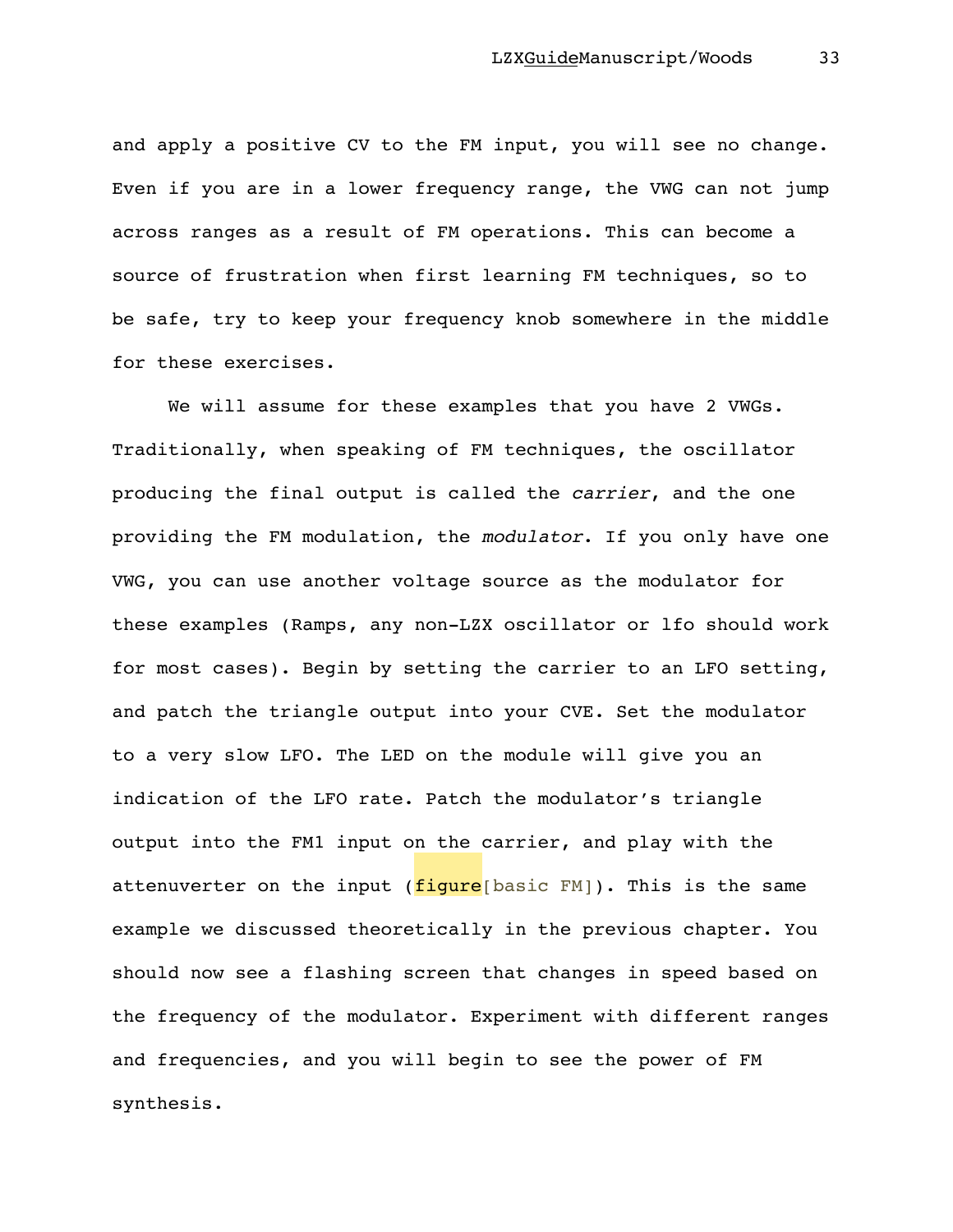Let's look at a few specific use cases. Set the first VWG to a frequency in the horizontal range, select sync bus 1, and connect the square wave output to your CVE. You should see a pattern of black and white bars. Now, connect a second, unsynced (middle-position switch), LFO-rate VWG's triangle output to the FM1 input on the carrier. The bars should be getting fatter and thinner based on the speed of the modulator. Dialing different values in on the FM1 attenuator will create more subtle or drastic effects. Now, adjust the range switch on the modulator VWG to get into horizontal rates, and notice the difference. Your carrier oscillator is now being modulated by a separate set of horizontal bars, and if you get the settings correct, you should see a pleasant effect of undulating stripes. Adjusting the range even higher on the modulator VWG will produce a surprising result: nothing at all. The modulating oscillator must always be of a lower range than the carrier oscillator if we are to see any effect. A vertical range frequency can not effectively modulate a horizontal range frequency. A horizontal range frequency can not effectively modulate an LFO rate frequency. (Sidebar [FM and frequency])

However, the opposite can be a very effective, and oftenemployed technique. Switch your carrier VWG up to vertical range (sync to bus 2), set your modulator VWG to horizontal rate (sync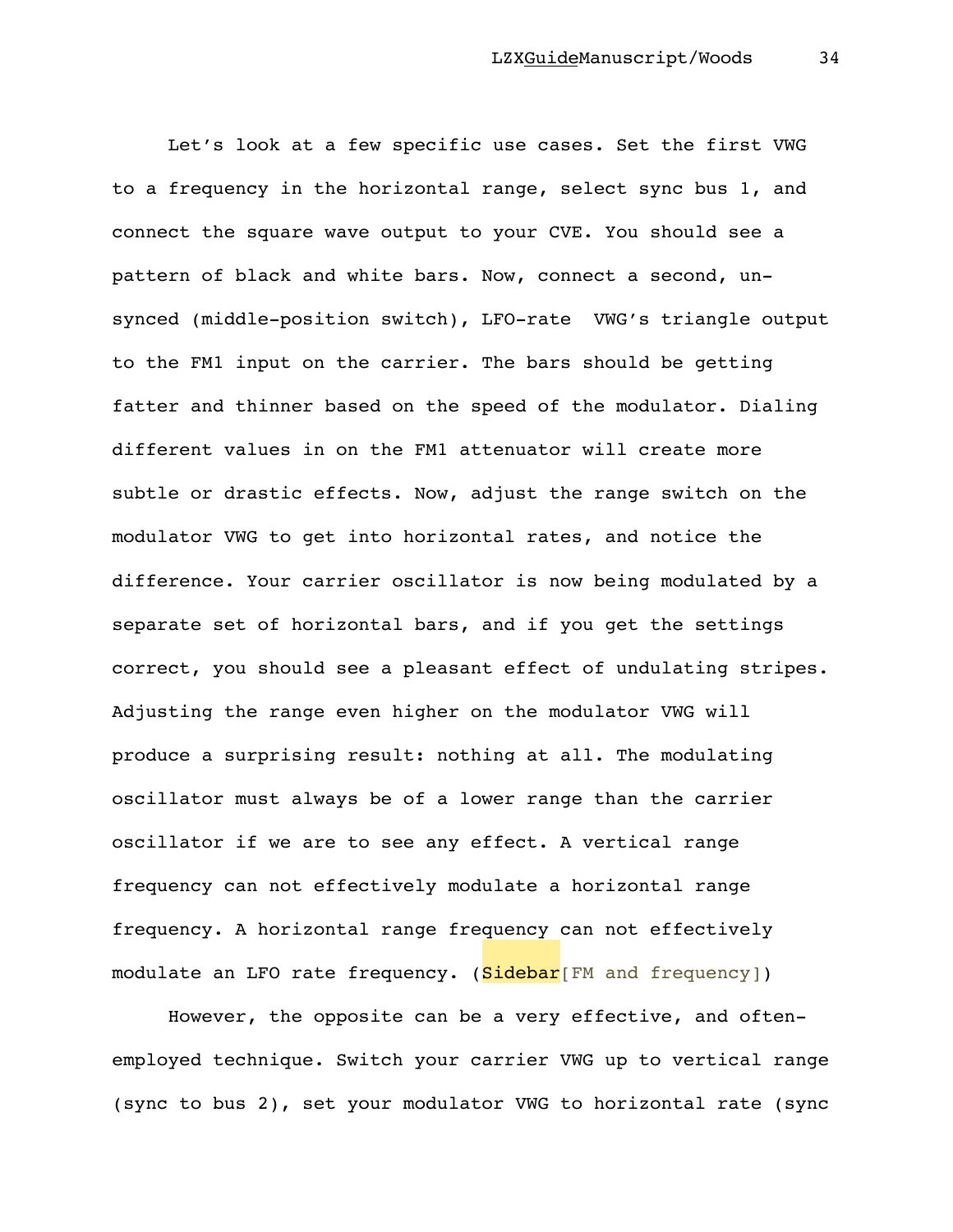to bus 1). Adjust your frequency ranges and FM amount until you see a design reminiscent of Charlie Brown's shirt. Switch through the different outputs on the modulator, and become familiar with the different effects. These are an important component of pattern synthesis, and form the basis for some of the most expressive and interesting patches.

Spend some time experimenting with different FM combinations. Try using different waveforms from the modulator into both of the FM inputs on the carrier. If you have a video ramps module, you can use that to modulate the modulating VWG! You will quickly find yourself making mesmerizing op-art designs. Don't forget to un-sync your horizontal rate oscillators for hypnotic effects. (Image examples) examples of FM op-art]

For even more fun, use an external video source (such as a camera feed) as an FM source for a vertical rate oscillator.

## **Waveform Modulation**

The LZX VWG modules have another important modulation feature, which functions in much the same way as FM. Pulse and sine outputs are capable of waveform modulation, which allows an external signal to adjust the shape of their wave at a specific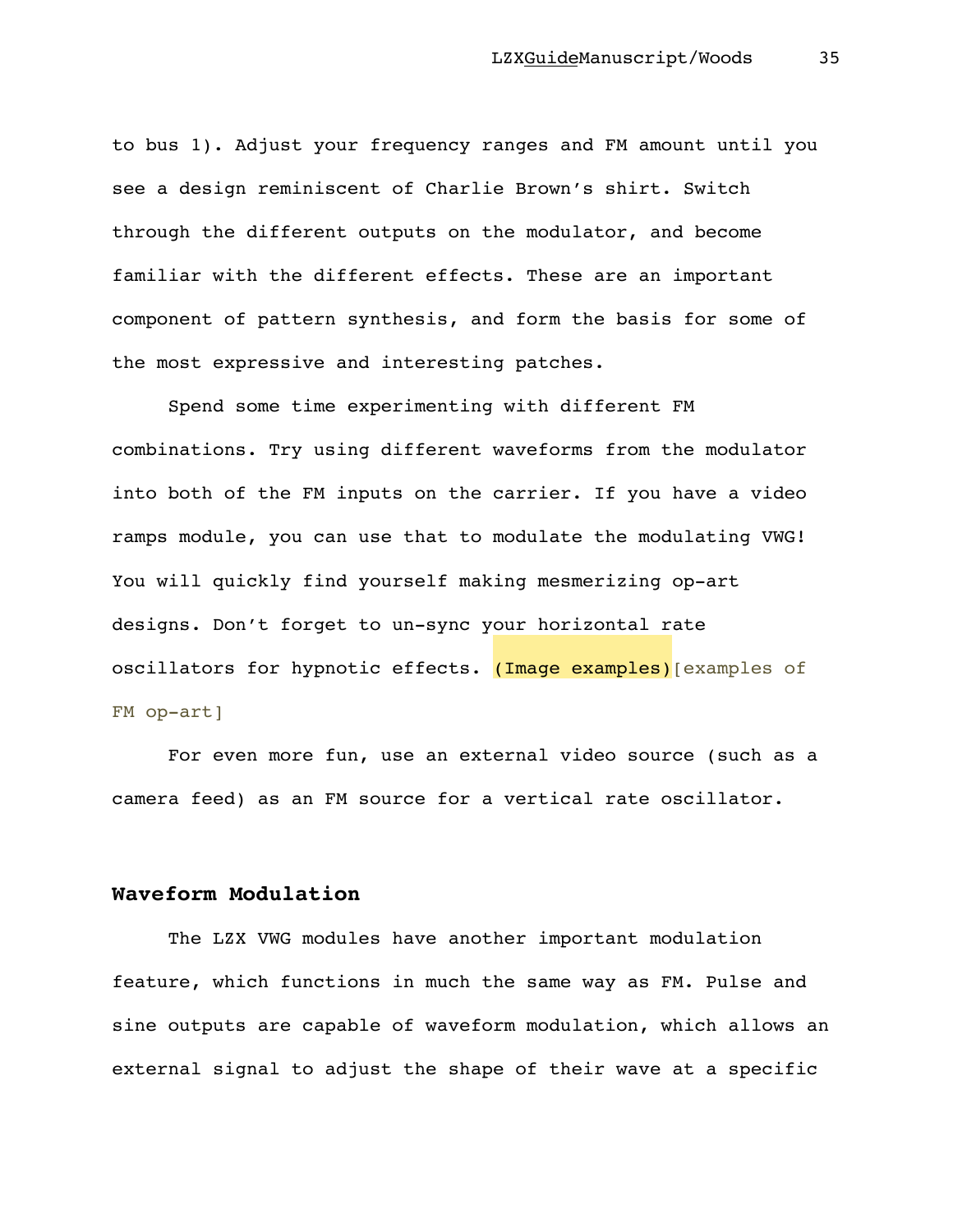frequency. These are referred to as pulse-width-modulation (*pwm*) and sine-shaping, respectively. Repeat the first patch above, this time using the pulse output and plugging the modulator into the pulse width input instead of FM1 (LFO rate, unsynced, triangle out modulator -> horizontal rate, bus 1 synced, pulse out carrier). Adjust the two pulse width control knobs and notice the different effects. Essentially, you are increasing or decreasing the "high" portion of the wave. Since a pulse wave simply switches from 0-1v (with no interpolation) you will see your bars getting thicker and thinner. However, as opposed to the FM version of this effect, the center of the bars here remains the same (instead of progressively moving further down the screen) and the the effect is uniform across all the bars.

Sine shaping works in the same fashion. Switch your carrier VWG connections down one jack each, so the modulation input is connected to "sine shape", and your output to sine. If you maintain similar settings, you should be seeing a very similar result, with the only difference being the soft edges of the sine wave.

There is one key operational difference between waveform modulation and FM: it is possible (and quite useful) to have a higher-rate oscillator modulate a lower-rate one. Switch your modulating VWG to vertical range, synced to bus 2. Adjust your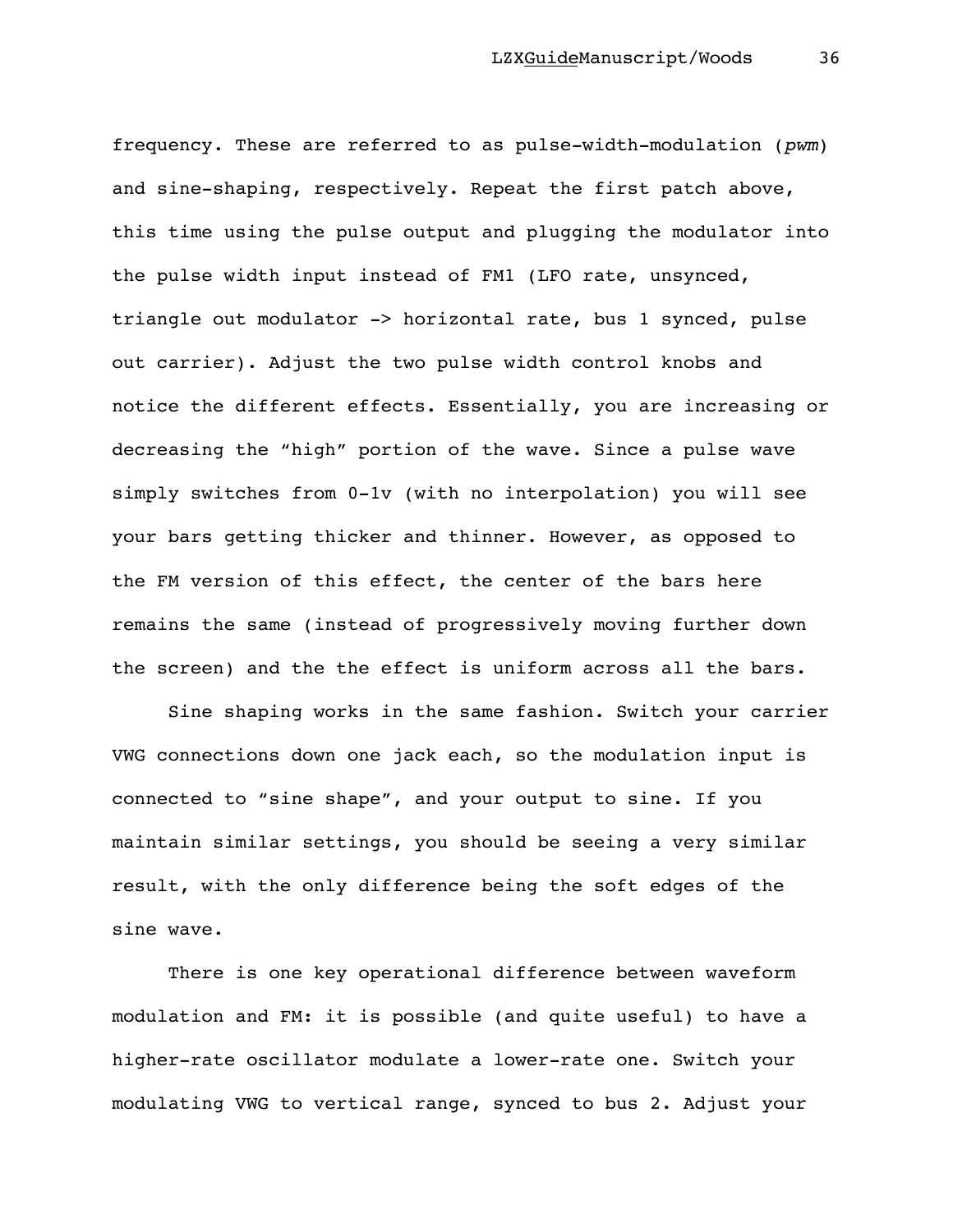frequencies until you see a field of diamonds. Interestingly, when dealing with waveform modulation, the carrier-modulator relationship is interchangeable (definitely not the case with FM!). With your field of diamonds still on screen, adjust the sine shape knobs on your modulator to match the carrier. Now, switch all outputs, so the two oscillators effectively switch places *without adjusting the frequency settings*. With a little fine tuning of the sine shape controls, you should see the exact same result. This is an important feature of waveform modulation, and opens up a lot of patching possibilities. The patch below represents a very complex example of crossmodulation. This uses all 4 waveform modulation inputs between your two VWGs, and allows for some very interesting patterns. Experiment with different settings, and try to create some of the patterns below.  $(Figure[4-way waveform modulation + example$ stills])

As with FM, it can be fun to use external video as a modulation source. Trying using a camera feed as a sine shape modulator for a high-frequency vertical rate oscillator and notice how you can "re-synthesize" the external image!

#### **Operations Within the LZX**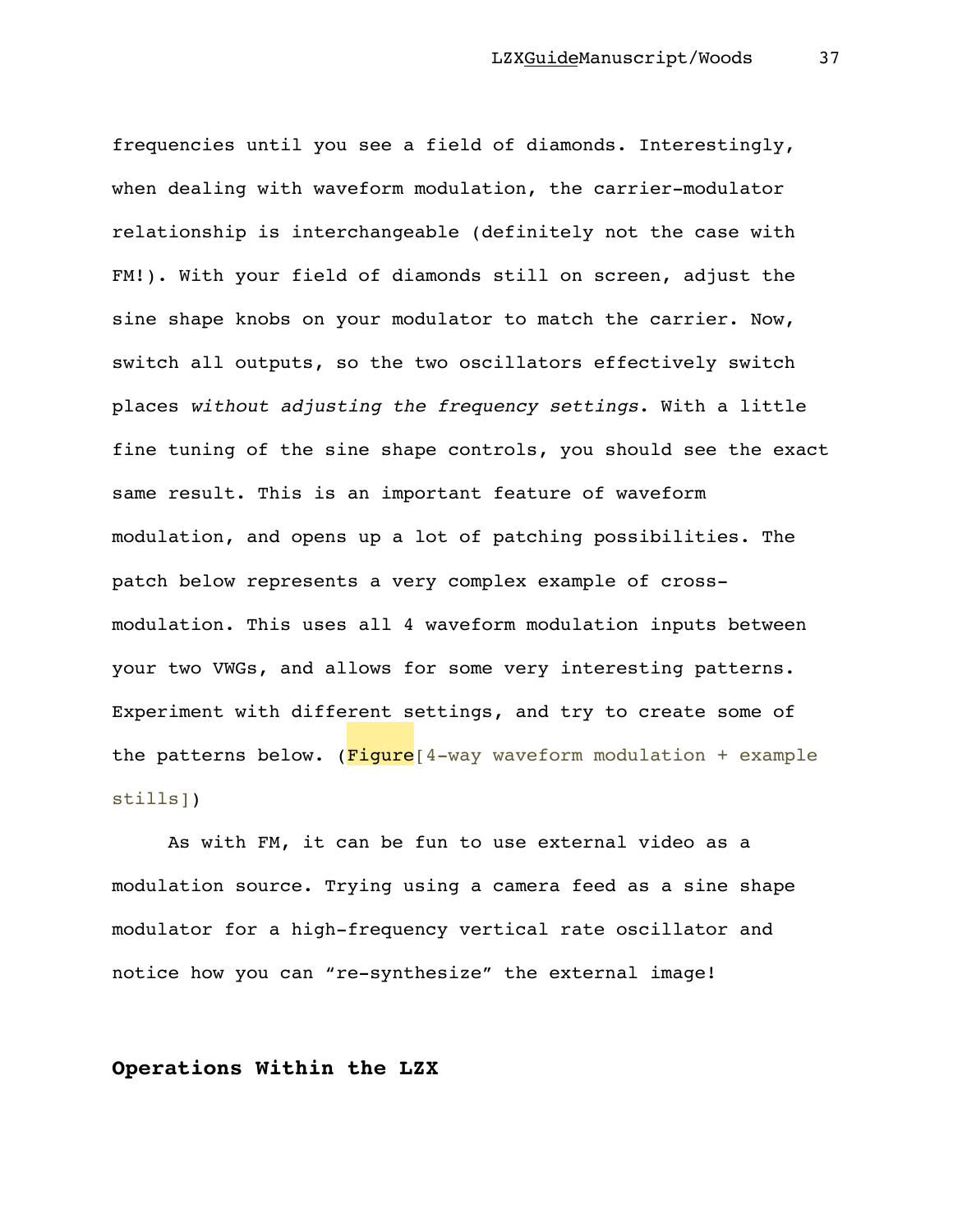Addition and multiplication are very simple concepts to understand within a modular system. Remember that all images are internally represented as a voltage between 0-1v. If you add or multiply two signals, you will get an image that represents the sum or product of their voltages at a specific moment in time. If you are familiar with image processing software such as Photoshop or After Effects, these effects will be identical to using the "add" or "multiply" blending modes (as long as the two sources in question are horizontal rate or vertical rate. The result for LFO-rate signals is quite different). (Figure add and multiply blending examples])

Most of your LZX modules employ addition and multiplication processes somewhere in their internal architecture. For example, when you use the attenuverter on your VWG FM inputs, you are effectively multiplying the incoming signal by a value between 0-1v. This is often referred to as adjusting the "gain" of the incoming signal. In fact, the terms gain and multiplication can be, and often are, used interchangeably. "Bias" is a similar term which refers to adding (or subtracting) a static value from an incoming signal.

There are several modules specifically designed for adding and multiplying multiple input signals. The Triple Video Processor (TVP) and Triple Video Fader and Key Generator (TVFKG)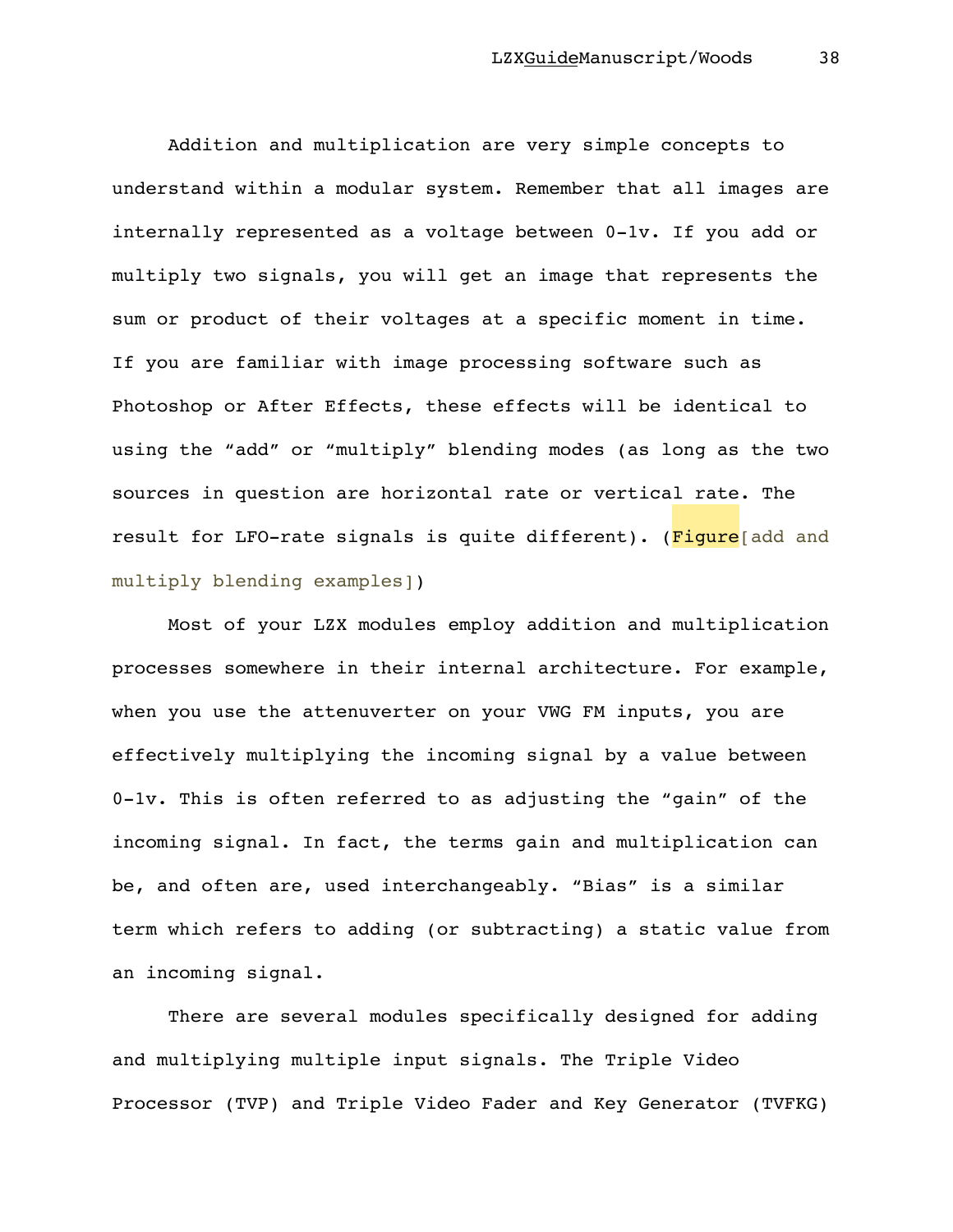are two such modules we will examine in this section. (Note: the Video Blending Matrix can replicate many functions of the TVP, and is more powerful in many ways. It will be discussed more in a future chapter. Many of the TVP examples below can be patched with a VBM as well.)

# **TVP diagram**

## **Summing Signals**

The TVP is a simple utility module for summing 2 or more signals. It has three identical channels, each with 2 inputs (A and B) and 1 output. The voltage running to input A has two controls for modification: a bias and gain knob. The bias control simply adds a static value between −1v and 1v to the incoming signal. This is further adjusted by the gain control, which takes the sum of the input and bias and multiplies it by a voltage from −1.5v to 1.5v. The result of these two operations is then added to the signal in input B, and output to the sum jack. It may sound confusing, but in practice, it is a very simple module to understand.

For this example, use the top-most (sawtooth) output on a Ramps module and connect it to the A1 input on your TVP (you can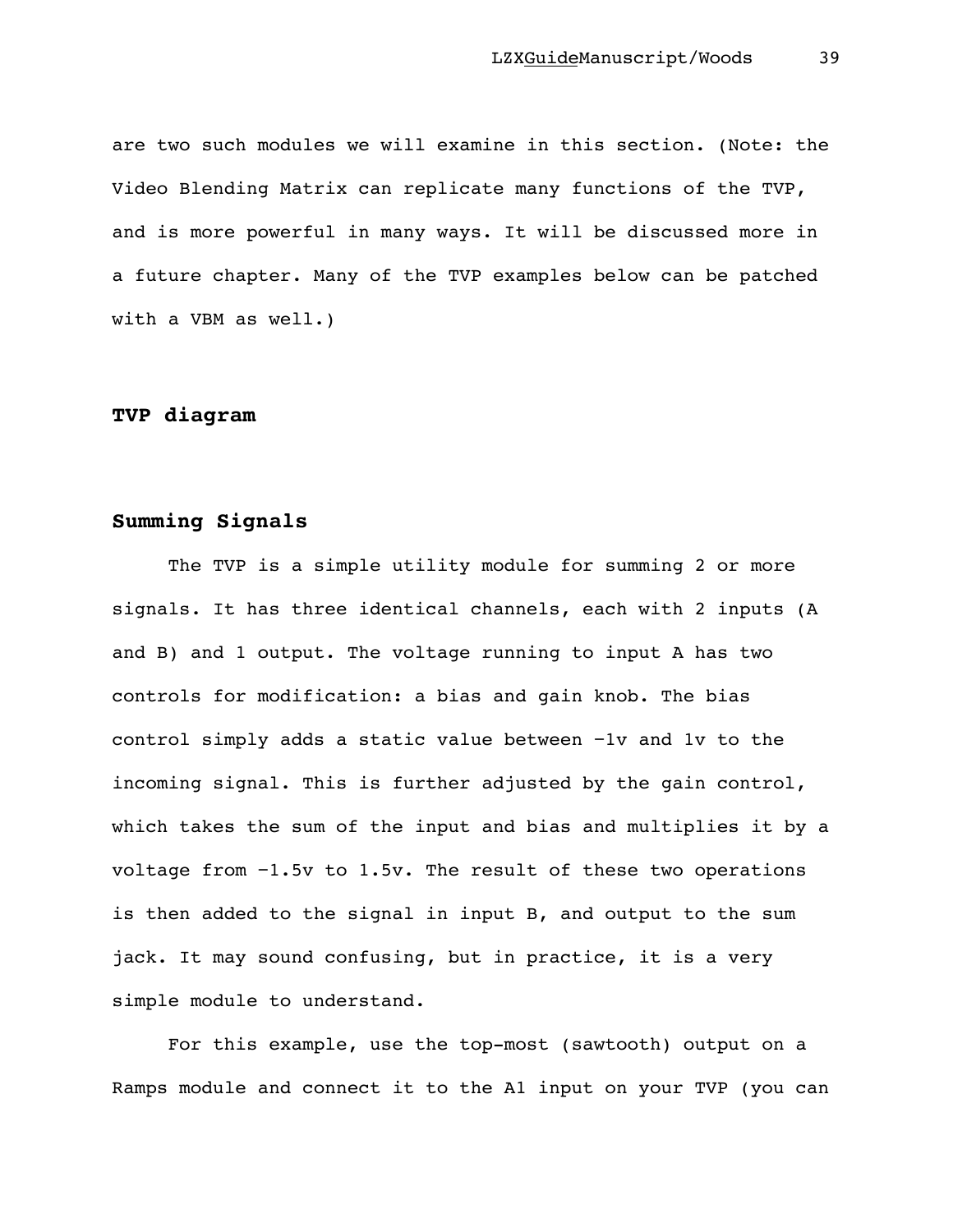also use a sawtooth output on the VWG, synced to bus 1, and tuned so only 1 wave repetition is seen on screen). Connect the Sum1 output to your CVE, and assure that all controls on the TVP are in the center position. If you did everything correctly, you should see nothing on your screen. Adjust the knob labeled 1A at the top. This is modifying the gain of the signal, effectively multiplying the ramp input by a fixed voltage. At around 3 o'clock, you should see the ramp evenly gradate from black to white across the screen. Keep the knob there for the moment, and begin adjusting the control to its left. Notice how the position of the ramp appears to change. We are now adding a bias to the incoming signal, adding (or subtracting) a fixed voltage to the original signal. Hence, darker parts of the signal get brighter (or vice versa), creating the illusion that the ramp is shifting along the vertical axis. If you turn the bias control all the way up, it adds a 1v signal across the input, and your whole screen goes white. Turn it all the way down, and it subtracts a 1v signal, causing the whole screen to go black.

Now, connect the vertical sawtooth ramp ( $5<sup>th</sup>$  jack down) to the B1 input on the TVP. You should now see a diagonal gradient fading from black in the top left to white in the lower right. Adjust the bias controls, and you will see a similar animation effect as before. With both inputs connected, the TVP acts as a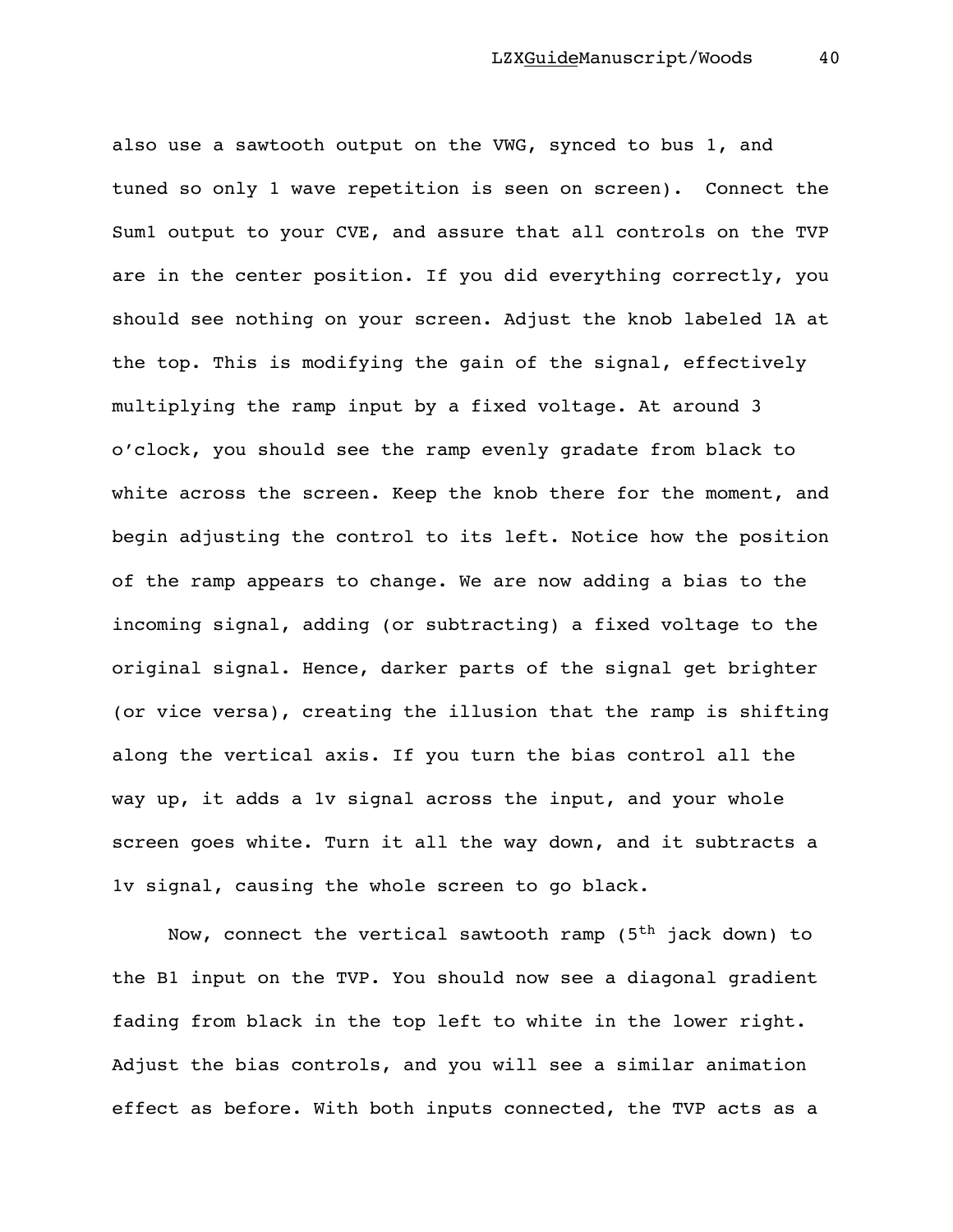summing mixer, that is, it combines the two signals by adding them together. The A input has a static bias applied (via the first knob) and a static gain adjustment (via the second knob) before being summed with the unaffected B input. Use different ramp shapes and experiment with different bias settings on the A input. Keep the gain at 3 o'clock for now so you can more clearly see the summing effect. If we were to express this mathematically:

 $[(A input + A Bias)*A gain] + B input = sum output$ 

Don't let the math scare you! It's an important concept to understand, especially when trying to troubleshoot unexpected outputs or create specific designs and effects. The best way to get a feel for it is to experiment, and notice the various outputs. Try and predict what a certain setting will do before patching and adjusting settings. Once you are able to approximately predict the behavior of your synthesizer, it's use becomes much more enjoyable and expressive.

Keeping all three gain controls at 3 o'clock, patch the sum1 output into the B2 input, and the sum2 output into the B3 input. By connecting different ramps into A1, B1, A2, and A3, and adjusting bias controls, you should be able to make all of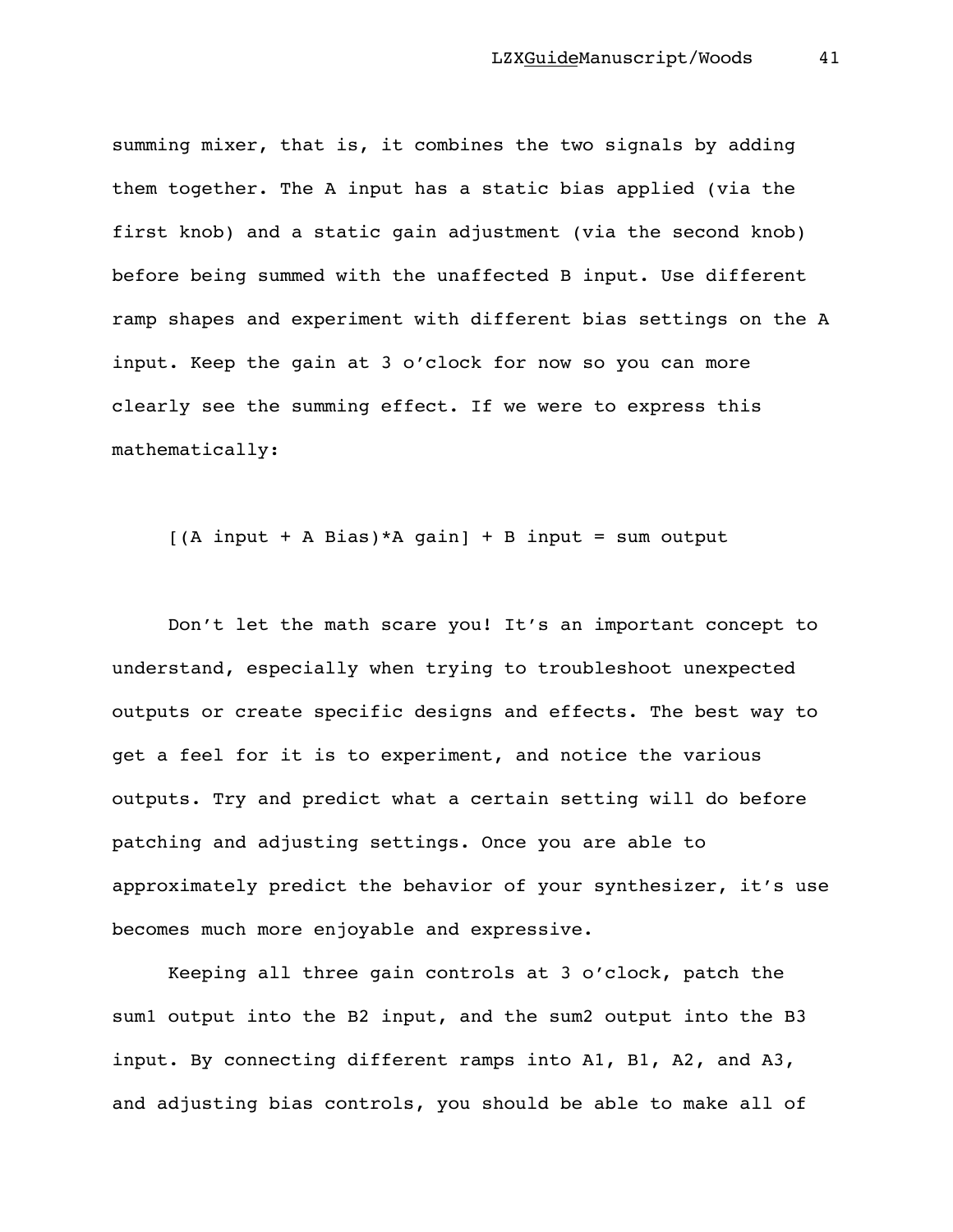the following shapes. (Figure[ramps TVP patch: complex shapes]) Again, try and predict which ramps will go where before patching.

Now that you have a basic grasp on summing principles, let's look at an example of image processing. Attach an external video source to your VSG, and place the Y output into the B1 input on a TVP. Ensure that nothing is plugged into A1 and view the output from Sum1. Again, keep your gain at 3 o'clock, and adjust the bias control, uniformly adding or subtracting a fixed voltage from the entire image. The image will get brighter and darker across all values. When summing a positive bias, the darkest parts of your image become lighter, and vice versa, which may or may not be an appropriate effect. Now, patch in a ramp or VWG waveform to the A1 input and continue adjusting the bias control. You are now adding three signals together (the video source, bias, and oscillator waveform). An important fact to recognize is that the lower voltage waveform segments (ie: the black parts) of the oscillator pattern have no effect on the output. This is characteristic of additive mixing (since 0v + any source = the original source), and allows for some powerful compositing and processing tricks. Continue to experiment with different combinations, and begin using multiple channels of the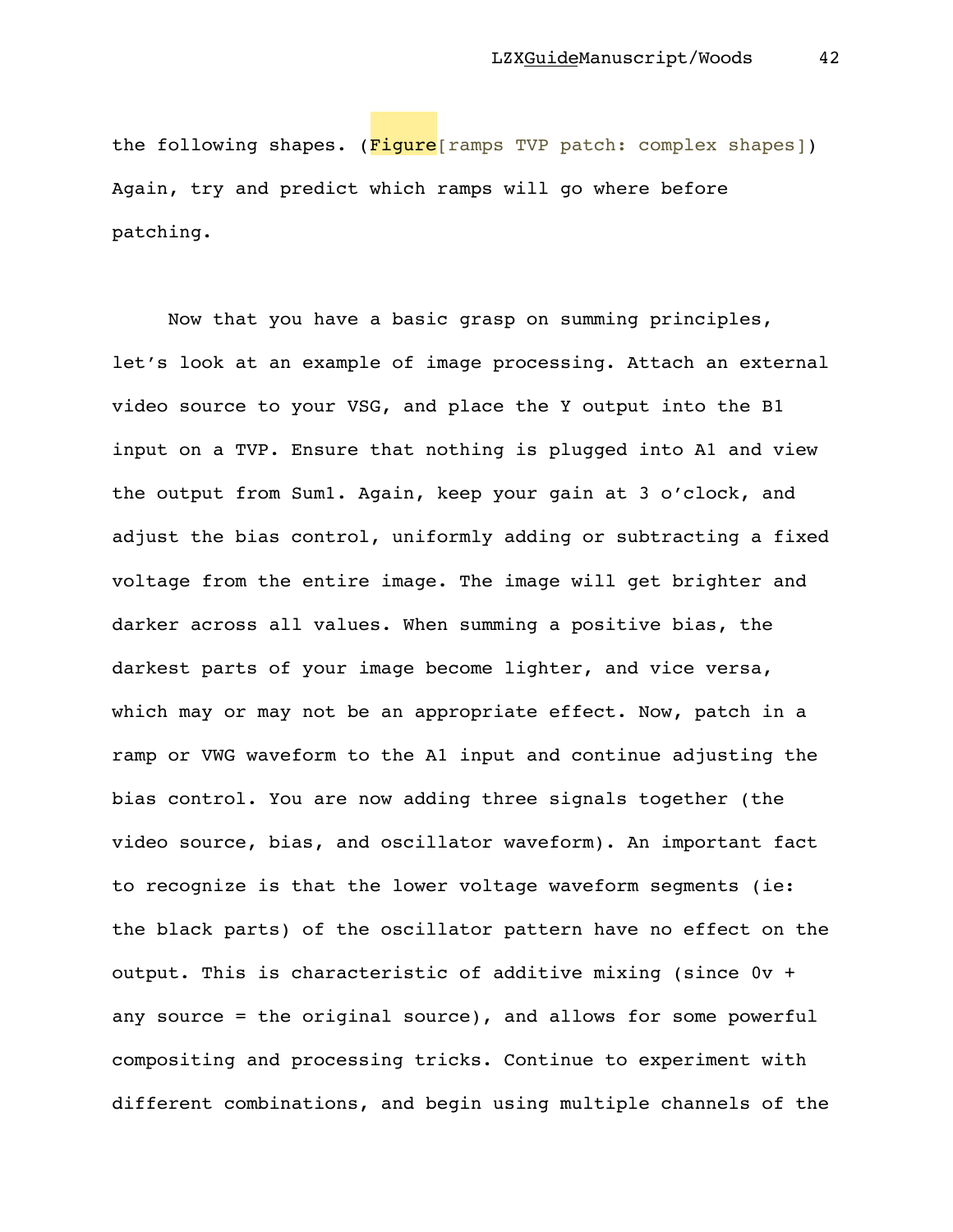TVP to create more advanced effects.

One last basic example is summing signals of different ranges. Create an LFO, using either a VWG or any other module you may have for this purpose (audio modules will work here as well). Place the output of the LFO into the A1 input on your TVP, and connect a triangle ramp ( $3<sup>rd</sup>$  input down on ramps, or use a VWG) into the B1 input. Again ensure that the gain is at 3 o'clock, and adjust the bias control. The effect is essentially the same as adjusting the bias control by hand at a regular rate. This technique is useful in creating complex modulation sources for other operations, and will be a common component of many patches. Try using this sum output to modulate FM, pwm, or sine shaping on a VWG. Experiment with different LFO speeds, different combinations of multiple TVP channels, and various bias settings. (Patch example[fm controlled by TVP sum of LFO and ramp patch])

#### **TVFKG**

TVFKG DIAGRAM AND CONTROLS

## **Multiplying Signals**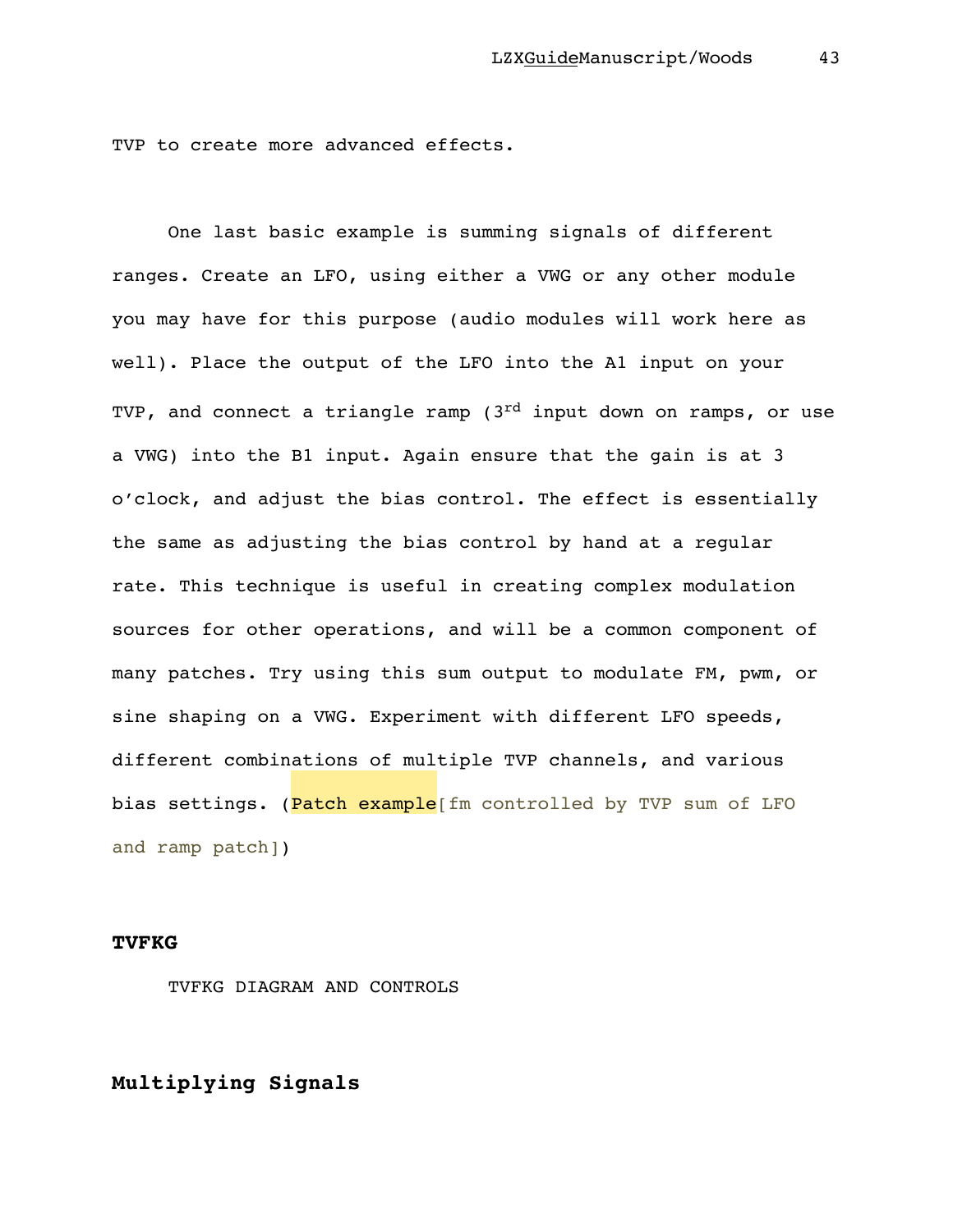Multiplication of signals (also known as "gain") happens throughout all of your video modules, at almost every input jack. When you attenuate an input signal, you are actually multiplying the signal by a static value between 0-1v. The shape and frequency of the incoming signal does not change, only the amplitude. Multiplication operations are invaluable for fine control over your patches. Although the vast majority of these operations will happen "behind the scenes", we can perform explicit multiplication operations using a "voltage controlled amplifier" or VCA. It may be more helpful (and accurate) to think of these as voltage-controlled attenuators, since they do not actually amplify the incoming signal. A VCA typically has two inputs and one output, and simply multiplies the two signals together, presenting their product at the output. This produces a very different effect than combining signals additively, as you can see from these figures (figure additive vs multiplicative waveforms]).

Many of the examples we discussed in the last section can be equally useful with multiplication operations, although the results will be quite different. The LZX system does not have a standalone, dedicated VCA module (although there are free DIY schematics available, and other manufacturers are starting to offer modules based on these). However, the Triple Video Fader